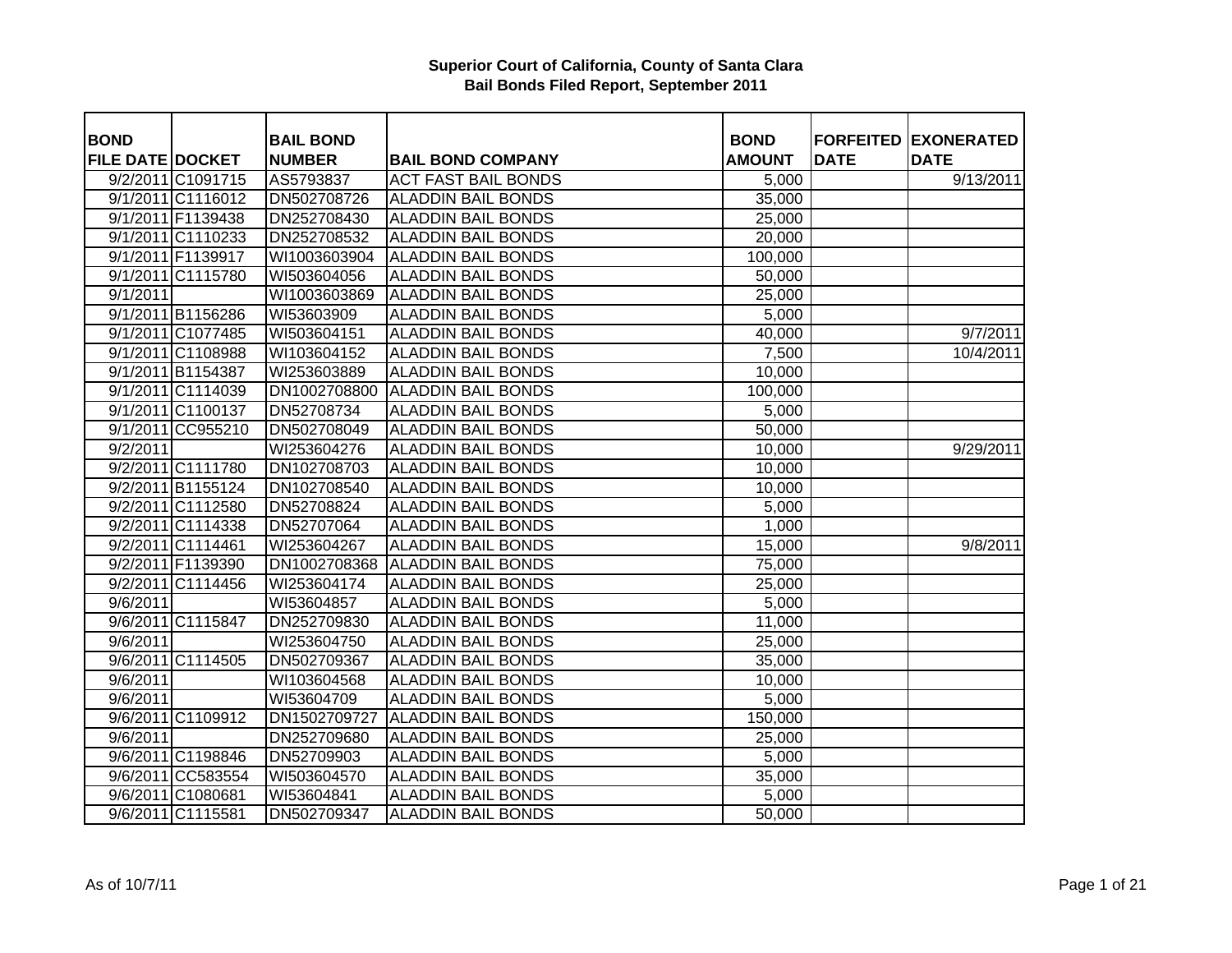| <b>BOND</b>             |                   | <b>BAIL BOND</b> |                           | <b>BOND</b>         |             | <b>FORFEITED EXONERATED</b> |
|-------------------------|-------------------|------------------|---------------------------|---------------------|-------------|-----------------------------|
| <b>FILE DATE DOCKET</b> |                   | <b>NUMBER</b>    | <b>BAIL BOND COMPANY</b>  | <b>AMOUNT</b>       | <b>DATE</b> | <b>DATE</b>                 |
|                         | 9/6/2011 C1110438 | DN52709783       | <b>ALADDIN BAIL BONDS</b> | 5,000               |             |                             |
|                         | 9/6/2011 C1116996 | DN102709787      | <b>ALADDIN BAIL BONDS</b> | 2,000               |             |                             |
|                         | 9/6/2011 C1112796 | DN102709226      | <b>ALADDIN BAIL BONDS</b> | $\overline{10,000}$ | 9/15/2011   |                             |
|                         | 9/6/2011 C1104554 | DN252709225      | <b>ALADDIN BAIL BONDS</b> | 25,000              | 9/15/2011   |                             |
|                         | 9/6/2011 C1115585 | DN502709888      | <b>ALADDIN BAIL BONDS</b> | 50,000              |             |                             |
|                         | 9/6/2011 C1116921 | WI103604741      | <b>ALADDIN BAIL BONDS</b> | 6,000               |             |                             |
| 9/6/2011                |                   | DN502709849      | <b>ALADDIN BAIL BONDS</b> | 25,000              |             |                             |
| 9/6/2011                |                   | WI253604893      | <b>ALADDIN BAIL BONDS</b> | 10,000              |             |                             |
|                         | 9/6/2011 F1139165 | DN102708118      | <b>ALADDIN BAIL BONDS</b> | 10,000              |             |                             |
|                         | 9/6/2011 C1116561 | WI253604927      | <b>ALADDIN BAIL BONDS</b> | 11,000              |             |                             |
|                         | 9/6/2011 C1116561 | W1253604927      | <b>ALADDIN BAIL BONDS</b> | 11,000              |             |                             |
|                         | 9/6/2011 T8455780 | DN102709481      | <b>ALADDIN BAIL BONDS</b> | 10,000              |             |                             |
|                         | 9/6/2011 C1115563 | WI253604939      | <b>ALADDIN BAIL BONDS</b> | 25,000              |             |                             |
| 9/6/2011                |                   | WI53604941       | <b>ALADDIN BAIL BONDS</b> | 5,000               |             |                             |
| 9/6/2011                |                   | DN102709388      | <b>ALADDIN BAIL BONDS</b> | 10,000              |             |                             |
| 9/6/2011                |                   | DN252709437      | <b>ALADDIN BAIL BONDS</b> | 10,000              |             |                             |
|                         | 9/6/2011 C1112716 | DN52709453       | <b>ALADDIN BAIL BONDS</b> | 5,000               |             |                             |
| 9/6/2011                |                   | WI103604778      | <b>ALADDIN BAIL BONDS</b> | 10,000              |             |                             |
|                         | 9/6/2011 C1112727 | WI253604483      | <b>ALADDIN BAIL BONDS</b> | 20,000              |             |                             |
|                         | 9/6/2011 C1116110 | DN252709653      | <b>ALADDIN BAIL BONDS</b> | 11,000              |             |                             |
|                         | 9/6/2011 CC643630 | WI103604640      | <b>ALADDIN BAIL BONDS</b> | 10,000              |             |                             |
|                         | 9/6/2011 C1073525 | WI103604639      | <b>ALADDIN BAIL BONDS</b> | 10,000              |             |                             |
|                         | 9/6/2011 C1115574 | WI53604641       | <b>ALADDIN BAIL BONDS</b> | 1,000               |             |                             |
|                         | 9/6/2011 C1198853 | WI503604638      | <b>ALADDIN BAIL BONDS</b> | 50,000              |             |                             |
|                         | 9/6/2011 F1138213 | WI103604334      | <b>ALADDIN BAIL BONDS</b> | 10,000              |             |                             |
|                         | 9/6/2011 F1139166 | WI53604333       | <b>ALADDIN BAIL BONDS</b> | 2,000               |             |                             |
| 9/6/2011                |                   | WI253604353      | <b>ALADDIN BAIL BONDS</b> | 10,000              |             | 9/29/2011                   |
|                         | 9/6/2011 C1112825 | WI253604791      | <b>ALADDIN BAIL BONDS</b> | 25,000              |             |                             |
|                         | 9/6/2011 C1094394 | DN252709579      | <b>ALADDIN BAIL BONDS</b> | 15,000              |             |                             |
| $\frac{1}{9}$ /6/2011   |                   | DN102709805      | <b>ALADDIN BAIL BONDS</b> | 10,000              |             |                             |
| 9/6/2011                |                   | WI253604371      | <b>ALADDIN BAIL BONDS</b> | 16,000              |             | 9/30/2011                   |
|                         | 9/7/2011 F1139836 | WI103604864      | <b>ALADDIN BAIL BONDS</b> | 10,000              |             |                             |
|                         | 9/7/2011 C1116998 | DN252709958      | <b>ALADDIN BAIL BONDS</b> | 25,000              |             |                             |
| 9/7/2011                |                   | WI103604589      | <b>ALADDIN BAIL BONDS</b> | 10,000              |             |                             |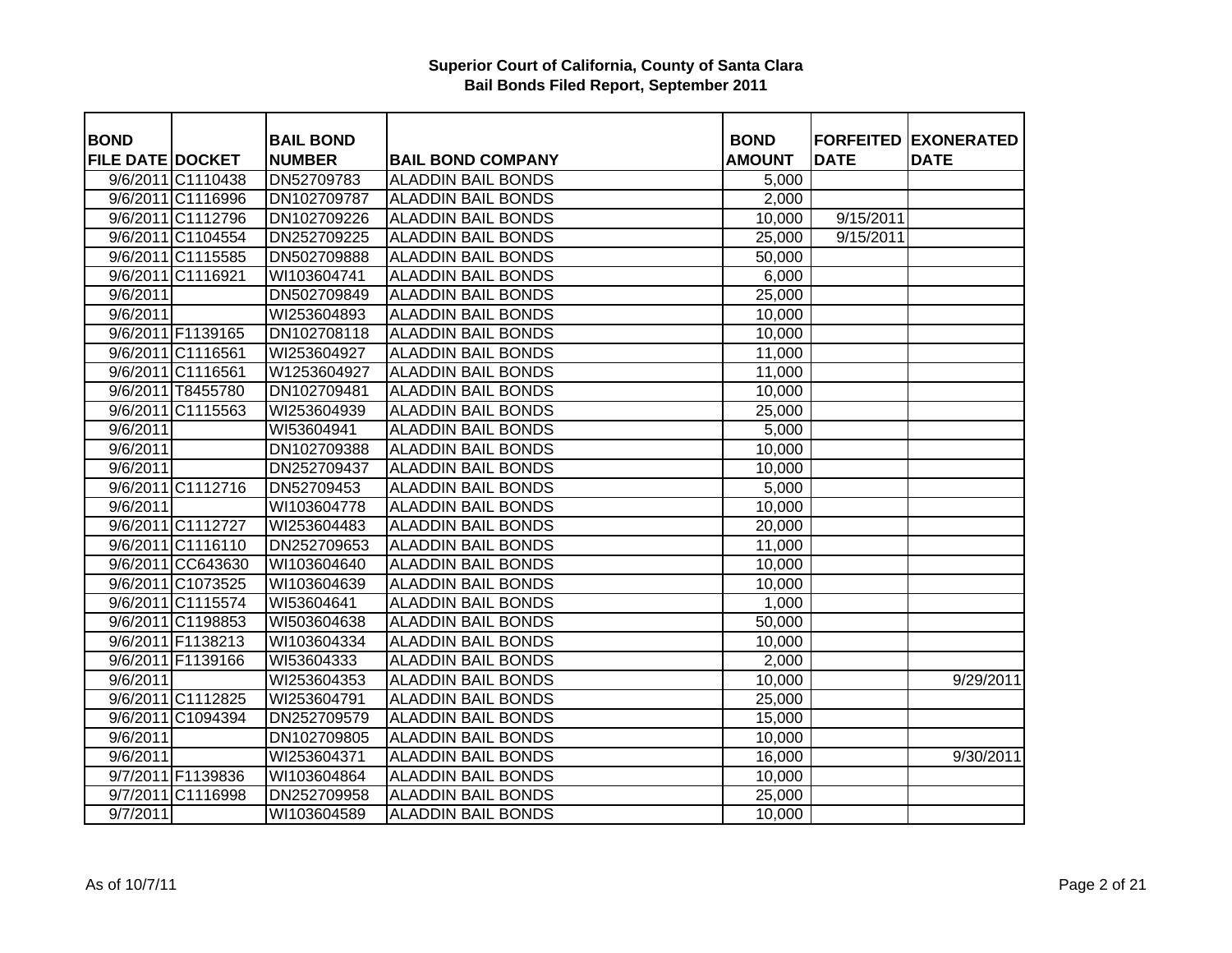| <b>BOND</b>             |                   | <b>BAIL BOND</b> |                           | <b>BOND</b>   |             | <b>FORFEITED EXONERATED</b> |
|-------------------------|-------------------|------------------|---------------------------|---------------|-------------|-----------------------------|
| <b>FILE DATE DOCKET</b> |                   | <b>NUMBER</b>    | <b>BAIL BOND COMPANY</b>  | <b>AMOUNT</b> | <b>DATE</b> | <b>DATE</b>                 |
|                         | 9/7/2011 B1156092 | WI253604434      | <b>ALADDIN BAIL BONDS</b> | 20,500        |             |                             |
|                         | 9/7/2011 F1140125 | WI253604504      | <b>ALADDIN BAIL BONDS</b> | 11,000        |             |                             |
|                         | 9/7/2011 B1156071 | WI503604886      | <b>ALADDIN BAIL BONDS</b> | 50,000        |             |                             |
|                         | 9/7/2011 C1086633 | DN102708518      | <b>ALADDIN BAIL BONDS</b> | 10,000        |             | 10/3/2011                   |
| 9/7/2011                |                   | DN502676492      | <b>ALADDIN BAIL BONDS</b> | 10,000        |             |                             |
| 9/7/2011                |                   | DN102709695      | <b>ALADDIN BAIL BONDS</b> | 10,000        |             |                             |
|                         | 9/7/2011 C1109207 | WI253604970      | <b>ALADDIN BAIL BONDS</b> | 25,000        |             |                             |
|                         | 9/7/2011 B1154167 | WI103604801      | <b>ALADDIN BAIL BONDS</b> | 10,000        |             |                             |
|                         | 9/7/2011 F1139835 | WI253604364      | <b>ALADDIN BAIL BONDS</b> | 11,000        |             |                             |
|                         | 9/7/2011 B1156072 | DN502709898      | <b>ALADDIN BAIL BONDS</b> | 35,000        |             |                             |
| 9/7/2011                |                   | WI253604874      | <b>ALADDIN BAIL BONDS</b> | 10,000        |             |                             |
|                         | 9/7/2011 C1199432 | WI53605023       | <b>ALADDIN BAIL BONDS</b> | 5,000         |             |                             |
|                         | 9/7/2011 CC898769 | DN252709945      | <b>ALADDIN BAIL BONDS</b> | 20,000        |             |                             |
|                         | 9/7/2011 C1085121 | DN52709383       | <b>ALADDIN BAIL BONDS</b> | 2,000         |             |                             |
|                         | 9/7/2011 B1156069 | WI253604467      | <b>ALADDIN BAIL BONDS</b> | 10,000        |             |                             |
| 9/7/2011                |                   | DN502709823      | <b>ALADDIN BAIL BONDS</b> | 40,000        |             | 10/4/2011                   |
|                         | 9/7/2011 C1114531 | DN252709994      | <b>ALADDIN BAIL BONDS</b> | 25,000        |             |                             |
| 9/7/2011                |                   | DN52709647       | <b>ALADDIN BAIL BONDS</b> | 1,000         |             |                             |
|                         | 9/8/2011 B1155793 | DN1002708583     | <b>ALADDIN BAIL BONDS</b> | 60,000        |             |                             |
| 9/8/2011                |                   | WI103605006      | <b>ALADDIN BAIL BONDS</b> | 10,000        |             |                             |
| 9/8/2011                |                   | WI253573258      | <b>ALADDIN BAIL BONDS</b> | 25,000        |             | 9/20/2011                   |
|                         | 9/8/2011 C1114850 | DN252710117      | <b>ALADDIN BAIL BONDS</b> | 15,000        |             |                             |
|                         | 9/8/2011 C1114463 | DN502710148      | <b>ALADDIN BAIL BONDS</b> | 50,000        | 9/8/2011    |                             |
|                         | 9/8/2011 F1137760 | WI503604979      | <b>ALADDIN BAIL BONDS</b> | 26,750        | 9/8/2011    |                             |
|                         | 9/8/2011 C1115175 | WI253065121      | <b>ALADDIN BAIL BONDS</b> | 10,000        |             |                             |
|                         | 9/8/2011 C1110883 | DN502708337      | <b>ALADDIN BAIL BONDS</b> | 50,000        |             |                             |
|                         | 9/8/2011 C1101697 | DN102710171      | <b>ALADDIN BAIL BONDS</b> | 10,000        |             |                             |
|                         | 9/9/2011 F1139749 | WI103604978      | <b>ALADDIN BAIL BONDS</b> | 10,000        | 9/27/2011   |                             |
|                         | 9/9/2011 B1156282 | DN102710039      | <b>ALADDIN BAIL BONDS</b> | 10,000        |             |                             |
|                         | 9/9/2011 C1115229 | DN252710251      | <b>ALADDIN BAIL BONDS</b> | 15,000        |             |                             |
|                         | 9/9/2011 B1155397 | DN52709982       | <b>ALADDIN BAIL BONDS</b> | 5,000         |             |                             |
|                         | 9/9/2011 C1114913 | WI503597398      | <b>ALADDIN BAIL BONDS</b> | 10,000        |             |                             |
|                         | 9/9/2011 C1109583 | DN52707063       | <b>ALADDIN BAIL BONDS</b> | 5,000         |             |                             |
|                         | 9/9/2011 C1115083 | WI253581721      | <b>ALADDIN BAIL BONDS</b> | 20,000        |             |                             |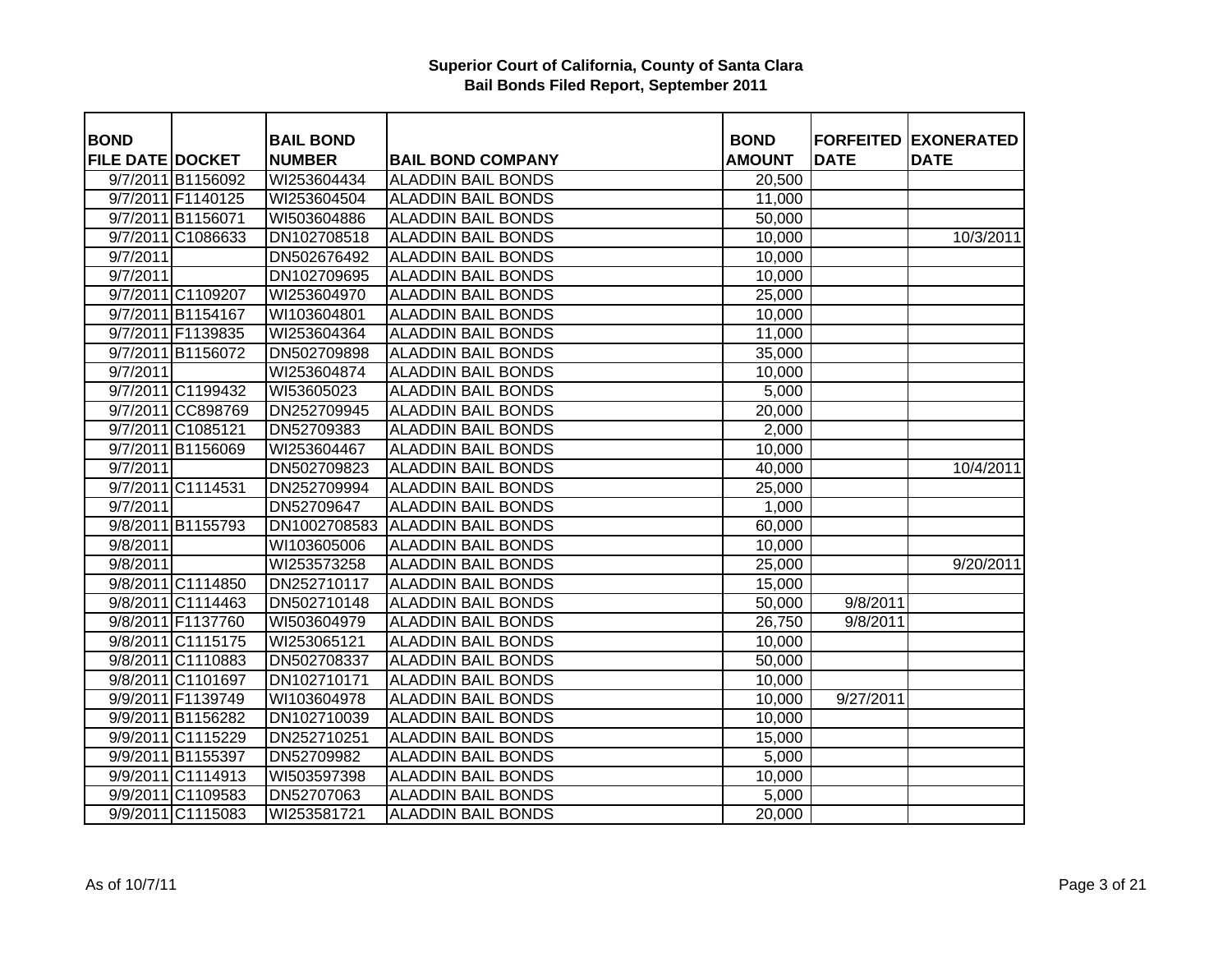| <b>BOND</b>             |                    | <b>BAIL BOND</b> |                           | <b>BOND</b>   |             | <b>FORFEITED EXONERATED</b> |
|-------------------------|--------------------|------------------|---------------------------|---------------|-------------|-----------------------------|
| <b>FILE DATE DOCKET</b> |                    | <b>NUMBER</b>    | <b>BAIL BOND COMPANY</b>  | <b>AMOUNT</b> | <b>DATE</b> | <b>DATE</b>                 |
|                         | 9/9/2011 C1115271  | WI1503573272     | <b>ALADDIN BAIL BONDS</b> | 100,000       |             |                             |
|                         | 9/9/2011 B1156193  | DN502709970      | <b>ALADDIN BAIL BONDS</b> | 50,000        |             |                             |
|                         | 9/9/2011 C1114451  | WI253581720      | <b>ALADDIN BAIL BONDS</b> | 11,000        |             |                             |
|                         | 9/12/2011 C1115208 | DN52710483       | <b>ALADDIN BAIL BONDS</b> | 5,000         |             |                             |
|                         | 9/12/2011 C1110987 | DN502709610      | <b>ALADDIN BAIL BONDS</b> | 50,000        |             |                             |
|                         | 9/12/2011 C1109841 | WI53604068       | <b>ALADDIN BAIL BONDS</b> | 5,000         |             | 9/29/2011                   |
|                         | 9/12/2011 C1115501 | DN502710582      | <b>ALADDIN BAIL BONDS</b> | 30,000        |             | 9/30/2011                   |
|                         | 9/12/2011 C1105845 | WI103604933      | <b>ALADDIN BAIL BONDS</b> | 7,500         |             |                             |
|                         | 9/12/2011 C1086783 | WI53604669       | <b>ALADDIN BAIL BONDS</b> | 5,000         | 10/4/2011   |                             |
|                         | 9/12/2011 C1115859 | DN252710744      | <b>ALADDIN BAIL BONDS</b> | 25,000        |             |                             |
|                         | 9/12/2011 B1156073 | WI503605188      | <b>ALADDIN BAIL BONDS</b> | 25,000        |             |                             |
|                         | 9/12/2011 C1115421 | DN102711049      | <b>ALADDIN BAIL BONDS</b> | 10,000        |             |                             |
|                         | 9/12/2011 C1096048 | DN102710993      | <b>ALADDIN BAIL BONDS</b> | 7,500         |             |                             |
| 9/12/2011               |                    | DN102710859      | <b>ALADDIN BAIL BONDS</b> | 10,000        |             |                             |
|                         | 9/12/2011 C1115103 | WI253581722      | <b>ALADDIN BAIL BONDS</b> | 15,000        |             |                             |
|                         | 9/12/2011 B1155898 | DN252710255      | <b>ALADDIN BAIL BONDS</b> | 15,000        |             | 9/16/2011                   |
| 9/12/2011               |                    | DN252710927      | <b>ALADDIN BAIL BONDS</b> | 25,000        |             |                             |
|                         | 9/12/2011 CC825398 | DN252710768      | <b>ALADDIN BAIL BONDS</b> | 10,000        |             |                             |
|                         | 9/12/2011 C1116556 | WI253605269      | <b>ALADDIN BAIL BONDS</b> | 11,000        |             |                             |
|                         | 9/12/2011 C1111931 | DN102709219      | <b>ALADDIN BAIL BONDS</b> | 7,500         |             |                             |
|                         | 9/12/2011 C1113457 | DN252710779      | <b>ALADDIN BAIL BONDS</b> | 20,000        |             |                             |
|                         | 9/12/2011 C1109877 | DN102710665      | <b>ALADDIN BAIL BONDS</b> | 7,500         | 9/26/2011   |                             |
|                         | 9/12/2011 C1116136 | DN252680878      | <b>ALADDIN BAIL BONDS</b> | 10,000        |             |                             |
|                         | 9/12/2011 B1156320 | DN1002694549     | <b>ALADDIN BAIL BONDS</b> | 51,500        |             |                             |
|                         | 9/12/2011 CC809637 | DN52709379       | <b>ALADDIN BAIL BONDS</b> | 5,000         |             |                             |
|                         | 9/12/2011 C1115446 | DN252680877      | <b>ALADDIN BAIL BONDS</b> | 20,000        |             | 9/22/2011                   |
|                         | 9/12/2011 C1109235 | DN102710774      | <b>ALADDIN BAIL BONDS</b> | 5,000         |             |                             |
|                         | 9/12/2011 C1108540 | DN102710481      | <b>ALADDIN BAIL BONDS</b> | 10,000        |             |                             |
|                         | 9/12/2011 C1116178 | DN502711016      | <b>ALADDIN BAIL BONDS</b> | 50,000        |             |                             |
| 9/12/2011               |                    | DN252710458      | <b>ALADDIN BAIL BONDS</b> | 11,000        |             |                             |
|                         | 9/12/2011 B1155827 | WI53605089       | <b>ALADDIN BAIL BONDS</b> | 5,000         |             |                             |
|                         | 9/12/2011 C1105150 | DN52710561       | <b>ALADDIN BAIL BONDS</b> | 5,000         |             |                             |
|                         | 9/12/2011 C1114158 | DN5002710344     | <b>ALADDIN BAIL BONDS</b> | 400,000       |             |                             |
|                         | 9/12/2011 C1108854 | WI103604486      | <b>ALADDIN BAIL BONDS</b> | 5,000         |             |                             |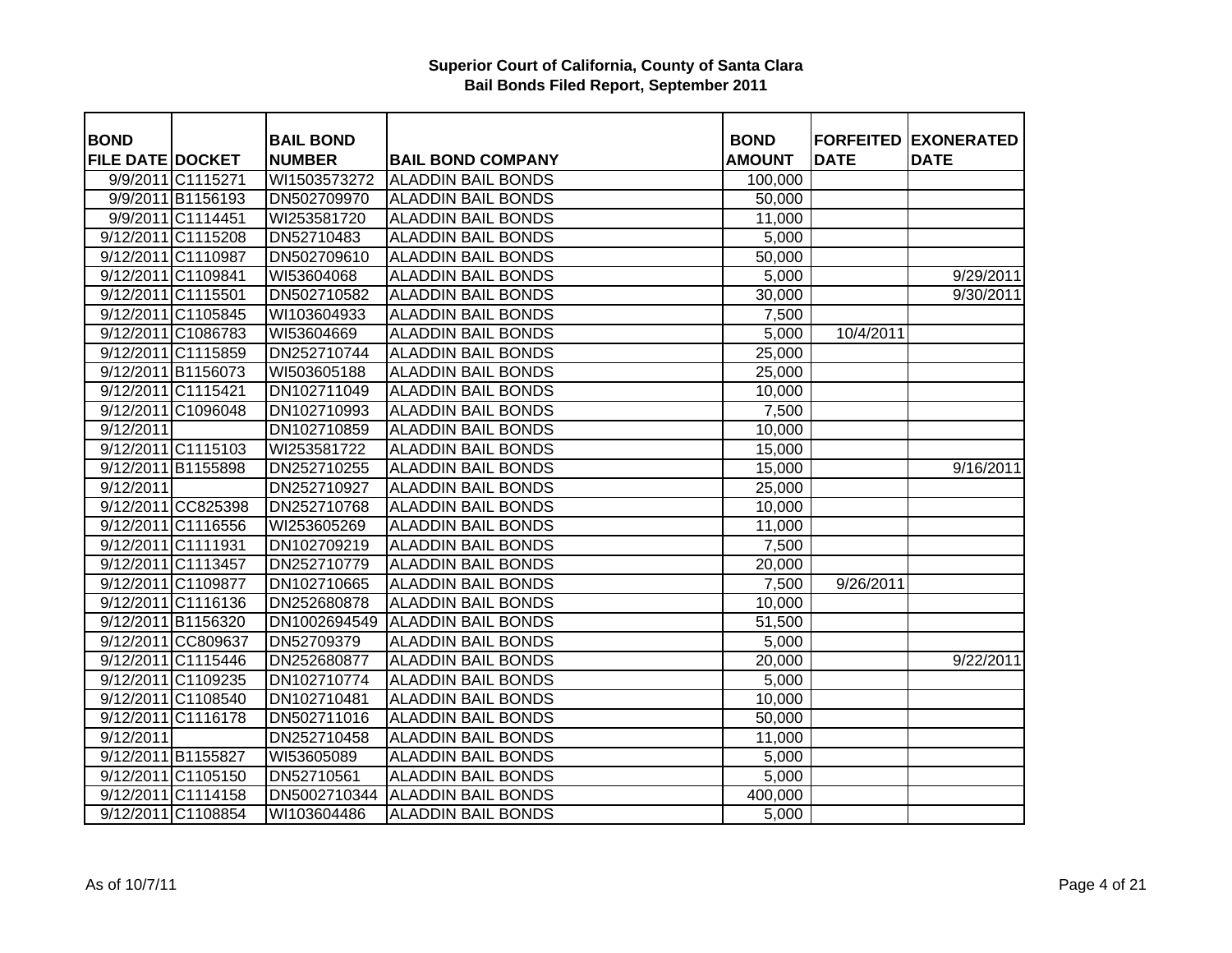| <b>BOND</b>             |                    | <b>BAIL BOND</b> |                            | <b>BOND</b>         |             | <b>FORFEITED EXONERATED</b> |
|-------------------------|--------------------|------------------|----------------------------|---------------------|-------------|-----------------------------|
| <b>FILE DATE DOCKET</b> |                    | <b>NUMBER</b>    | <b>BAIL BOND COMPANY</b>   | <b>AMOUNT</b>       | <b>DATE</b> | <b>DATE</b>                 |
|                         | 9/12/2011 C1109292 | WI253604487      | <b>ALADDIN BAIL BONDS</b>  | 25,000              |             |                             |
|                         | 9/12/2011 C1114918 | DN102710324      | <b>ALADDIN BAIL BONDS</b>  | $\overline{10,000}$ | 9/20/2011   |                             |
|                         | 9/13/2011 C1114216 | DN252711337      | <b>ALADDIN BAIL BONDS</b>  | 20,000              |             |                             |
|                         | 9/13/2011 C1115268 | DN252711234      | <b>ALADDIN BAIL BONDS</b>  | 20,000              |             |                             |
|                         | 9/13/2011 C1115667 | DN252711344      | <b>ALADDIN BAIL BONDS</b>  | 15,000              |             |                             |
| 9/13/2011               |                    | DN252710607      | <b>ALADDIN BAIL BONDS</b>  | 10,000              |             |                             |
|                         | 9/13/2011 C1116696 | DN502711153      | <b>ALADDIN BAIL BONDS</b>  | 50,000              |             |                             |
|                         | 9/13/2011 C1116180 | DN102711225      | <b>ALADDIN BAIL BONDS</b>  | 10,000              |             |                             |
|                         | 9/13/2011 F1139370 | DN52710676       | <b>ALADDIN BAIL BONDS</b>  | 5,000               |             |                             |
|                         | 9/13/2011 B1156320 | DN252680876      | <b>ALADDIN BAIL BONDS</b>  | 21,500              |             |                             |
|                         | 9/13/2011 B1154858 | DN52710361       | <b>ALADDIN BAIL BONDS</b>  | 5,000               |             |                             |
|                         | 9/13/2011 C1115565 | DN502710941      | <b>ALADDIN BAIL BONDS</b>  | 50,000              |             |                             |
|                         | 9/13/2011 C1113462 | DN52711129       | <b>ALADDIN BAIL BONDS</b>  | 5,000               |             |                             |
| 9/14/2011               |                    | DN252711521      | <b>ALADDIN BAIL BONDS</b>  | 10,000              |             |                             |
| 9/14/2011               |                    | DN102711510      | <b>ALADDIN BAIL BONDS</b>  | 10,000              |             |                             |
| 9/14/2011 F1139962      |                    | DN102711195      | <b>ALADDIN BAIL BONDS</b>  | 10,000              |             |                             |
|                         | 9/14/2011 C1110239 | DN502710228      | <b>ALADDIN BAIL BONDS</b>  |                     |             |                             |
|                         |                    |                  | <b>ALADDIN BAIL BONDS</b>  | 20,000              |             |                             |
| 9/14/2011 C1111481      |                    | DN102711381      |                            | 10,000              |             |                             |
|                         | 9/14/2011 C1113680 | WI103578324      | <b>ALADDIN BAIL BONDS</b>  | 5,000               |             |                             |
| 9/14/2011               |                    | DN252680881      | <b>ALADDIN BAIL BONDS</b>  | 15,000              |             |                             |
|                         | 9/14/2011 C1110715 | DN102710363      | <b>ALADDIN BAIL BONDS</b>  | 10,000              |             |                             |
|                         | 9/14/2011 C1111817 | WI53605207       | <b>ALADDIN BAIL BONDS</b>  | 5,000               |             |                             |
|                         | 9/14/2011 B1050986 | DN102711334      | <b>ALADDIN BAIL BONDS</b>  | 10,000              |             |                             |
| 9/14/2011 C1115281      |                    | DN252711434      | <b>ALADDIN BAIL BONDS</b>  | 25,000              |             |                             |
| 9/14/2011               |                    | DN252711461      | <b>ALADDIN BAIL BONDS</b>  | 15,000              |             |                             |
|                         | 9/14/2011 C1116914 | DN252711439      | <b>ALADDIN BAIL BONDS</b>  | 10,000              |             |                             |
|                         | 9/15/2011 C1116172 | DN102713035      | <b>ALADDIN BAIL BONDS</b>  | 10,000              | 9/28/2011   |                             |
|                         | 9/15/2011 B1155436 | WI253605261      | <b>ALADDIN BAIL BONDS</b>  | 20,000              |             |                             |
| 9/15/2011               |                    | DN252680879      | <b>ALADDIN BAIL BONDS</b>  | 10,000              |             |                             |
|                         | 9/15/2011 C1113186 | DN502710477      | <b>ALADDIN BAIL BONDS</b>  | 50,000              |             |                             |
| 9/15/2011 F1139923      |                    | DN252711524      | <b>ALADDIN BAIL BONDS</b>  | 25,000              |             |                             |
|                         | 9/16/2011 B1153552 | DN102712860      | <b>ALADDIN BAIL BONDS</b>  | 5,000               |             |                             |
|                         | 9/16/2011 B1156109 | DN252713573      | <b>ALADDIN BAIL BONDS</b>  | 10,000              |             |                             |
|                         | 9/16/2011 CC965228 | DN1002713733     | <b>IALADDIN BAIL BONDS</b> | 100,000             |             |                             |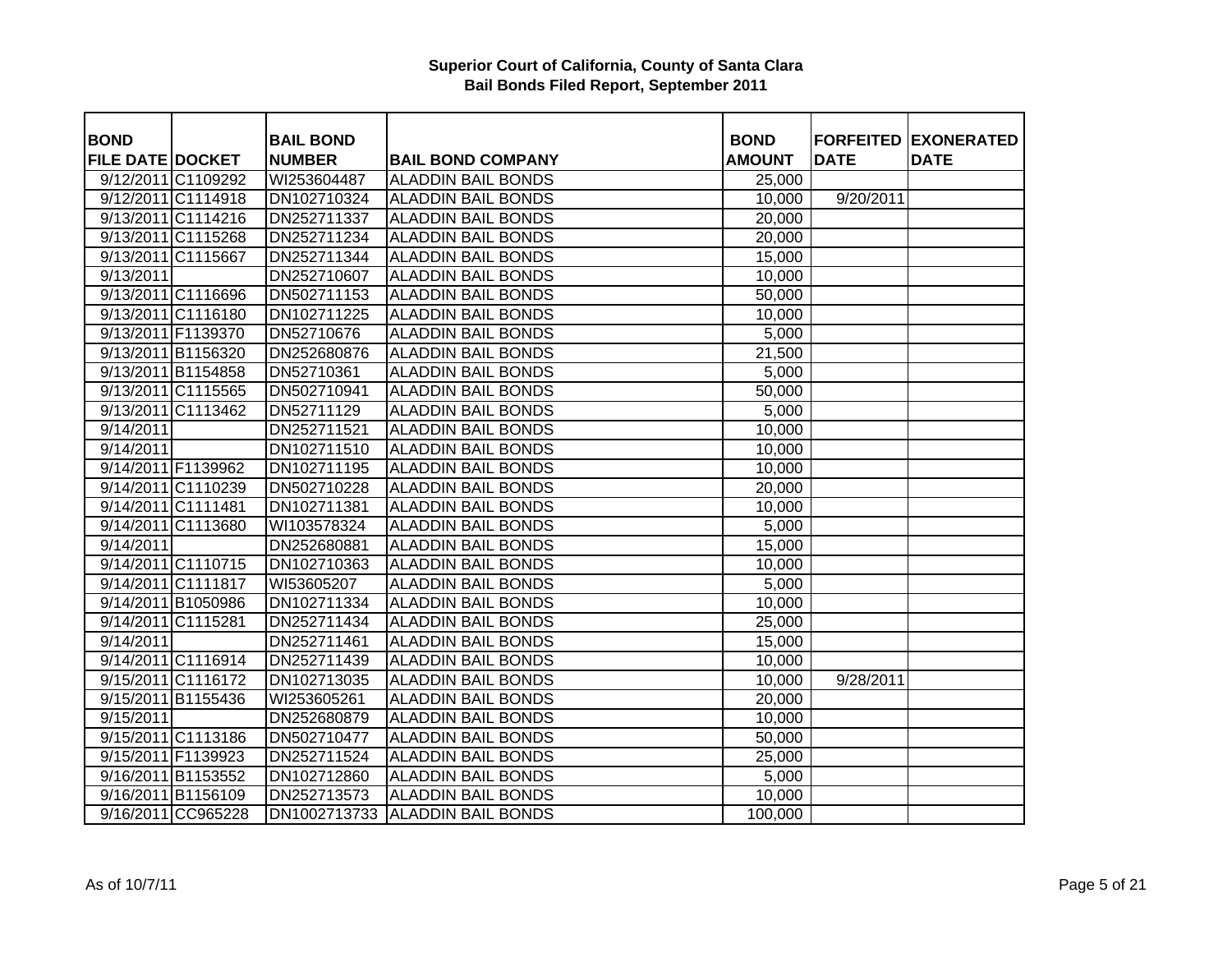| <b>BOND</b>             |                    | <b>BAIL BOND</b> |                           | <b>BOND</b>   | <b>FORFEITED</b> | <b>EXONERATED</b> |
|-------------------------|--------------------|------------------|---------------------------|---------------|------------------|-------------------|
| <b>FILE DATE DOCKET</b> |                    | <b>NUMBER</b>    | <b>BAIL BOND COMPANY</b>  | <b>AMOUNT</b> | <b>DATE</b>      | <b>DATE</b>       |
|                         | 9/16/2011 C1104254 | DN252713686      | <b>ALADDIN BAIL BONDS</b> | 15,000        |                  |                   |
| 9/16/2011               |                    | DN252713518      | <b>ALADDIN BAIL BONDS</b> | 16,000        |                  |                   |
|                         | 9/16/2011 C1115326 | DN502713539      | <b>ALADDIN BAIL BONDS</b> | 50,000        |                  |                   |
|                         | 9/16/2011 C1115595 | DN502713752      | <b>ALADDIN BAIL BONDS</b> | 35,000        |                  |                   |
| 9/16/2011               |                    | DN252713527      | <b>ALADDIN BAIL BONDS</b> | 15,000        |                  |                   |
|                         | 9/16/2011 F1139776 | DN502711515      | <b>ALADDIN BAIL BONDS</b> | 30,000        |                  |                   |
|                         | 9/16/2011 B1156040 | DN52713622       | <b>ALADDIN BAIL BONDS</b> | 5,000         |                  |                   |
| 9/16/2011               |                    | DN252711655      | <b>ALADDIN BAIL BONDS</b> | 15,000        |                  |                   |
| 9/19/2011               |                    | DN502714511      | <b>ALADDIN BAIL BONDS</b> | 30,000        |                  |                   |
| 9/19/2011               |                    | DN102713808      | <b>ALADDIN BAIL BONDS</b> | 10,000        |                  |                   |
|                         | 9/19/2011 C1115801 | DN102713984      | <b>ALADDIN BAIL BONDS</b> | 10,000        |                  |                   |
|                         | 9/19/2011 C1116692 | DN502714536      | <b>ALADDIN BAIL BONDS</b> | 25,000        |                  |                   |
|                         | 9/19/2011 C1115935 | DN502713870      | <b>ALADDIN BAIL BONDS</b> | 35,000        |                  |                   |
| 9/19/2011               |                    | DN52713981       | <b>ALADDIN BAIL BONDS</b> | 2,000         |                  |                   |
|                         | 9/19/2011 C1116910 | DN252713990      | <b>ALADDIN BAIL BONDS</b> | 25,000        |                  |                   |
| $\overline{9}$ /19/2011 |                    | DN102714164      | <b>ALADDIN BAIL BONDS</b> | 10,000        |                  |                   |
| 9/19/2011               |                    | DN252714362      | <b>ALADDIN BAIL BONDS</b> | 25,000        |                  |                   |
|                         | 9/19/2011 C1116357 | DN252714473      | <b>ALADDIN BAIL BONDS</b> | 11,000        |                  |                   |
|                         | 9/19/2011 C1103508 | DN52711485       | <b>ALADDIN BAIL BONDS</b> | 5,000         |                  |                   |
|                         | 9/19/2011 C1116866 | DN502714342      | <b>ALADDIN BAIL BONDS</b> | 50,000        |                  |                   |
| 9/19/2011               |                    | DN102714190      | <b>ALADDIN BAIL BONDS</b> | 10,000        |                  |                   |
| 9/19/2011               |                    | DN102714021      | <b>ALADDIN BAIL BONDS</b> | 10,000        |                  |                   |
| 9/19/2011               |                    | DN102714145      | <b>ALADDIN BAIL BONDS</b> | 10,000        |                  |                   |
| 9/19/2011 F1137821      |                    | DN102676490      | <b>ALADDIN BAIL BONDS</b> | 6,000         |                  |                   |
| 9/19/2011               |                    | DN252713799      | <b>ALADDIN BAIL BONDS</b> | 11,000        |                  |                   |
|                         | 9/19/2011 C1110303 | DN252713798      | <b>ALADDIN BAIL BONDS</b> | 15,000        |                  |                   |
|                         | 9/19/2011 C1087406 | DN252713896      | <b>ALADDIN BAIL BONDS</b> | 25,000        |                  |                   |
|                         | 9/19/2011 FF928671 | DN502713645      | <b>ALADDIN BAIL BONDS</b> | 50,000        |                  |                   |
| 9/19/2011               |                    | DN502713905      | <b>ALADDIN BAIL BONDS</b> | 50,000        |                  |                   |
| 9/20/2011               |                    | DN502714694      | <b>ALADDIN BAIL BONDS</b> | 20,000        |                  |                   |
|                         | 9/20/2011 C1112620 | DN52713876       | <b>ALADDIN BAIL BONDS</b> | 5,000         |                  |                   |
| 9/20/2011               |                    | DN502714695      | <b>ALADDIN BAIL BONDS</b> | 25,000        |                  |                   |
|                         | 9/20/2011 B1154569 | DN102712896      | <b>ALADDIN BAIL BONDS</b> | 10,000        |                  |                   |
| 9/20/2011               |                    | DN252714825      | <b>ALADDIN BAIL BONDS</b> | 15,000        |                  |                   |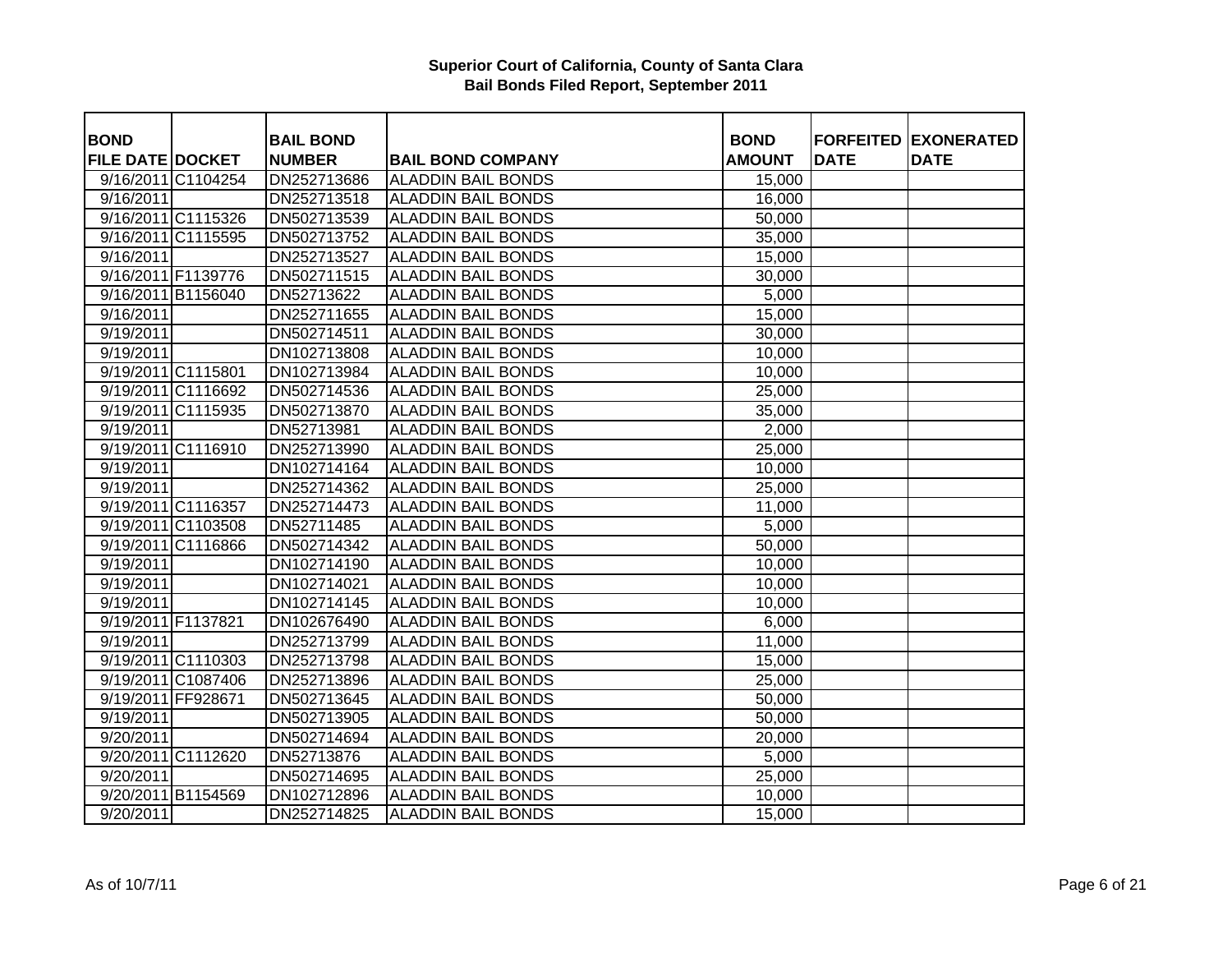| <b>BOND</b>             |                    | <b>BAIL BOND</b> |                           | <b>BOND</b>   |             | <b>FORFEITED EXONERATED</b> |
|-------------------------|--------------------|------------------|---------------------------|---------------|-------------|-----------------------------|
| <b>FILE DATE DOCKET</b> |                    | <b>NUMBER</b>    | <b>BAIL BOND COMPANY</b>  | <b>AMOUNT</b> | <b>DATE</b> | <b>DATE</b>                 |
| 9/20/2011 C1116691      |                    | DN252714751      | <b>ALADDIN BAIL BONDS</b> | 25,000        |             |                             |
|                         | 9/20/2011 B1152287 | DN252713956      | <b>ALADDIN BAIL BONDS</b> | 20,000        |             | 9/23/2011                   |
| 9/20/2011               |                    | DN102713800      | <b>ALADDIN BAIL BONDS</b> | 10,000        |             |                             |
|                         | 9/20/2011 B1155690 | DN252654958      | <b>ALADDIN BAIL BONDS</b> | 25,000        |             |                             |
|                         | 9/20/2011 C1116013 | DN252714754      | <b>ALADDIN BAIL BONDS</b> | 25,000        |             |                             |
|                         | 9/21/2011 C1114311 | DN102715140      | <b>ALADDIN BAIL BONDS</b> | 10,000        |             |                             |
|                         | 9/21/2011 C1113728 | DN102715023      | <b>ALADDIN BAIL BONDS</b> | 6,000         |             |                             |
| 9/21/2011               |                    | DN102680875      | <b>ALADDIN BAIL BONDS</b> | 10,000        |             |                             |
| 9/21/2011               |                    | DN102715017      | <b>ALADDIN BAIL BONDS</b> | 10,000        |             |                             |
|                         | 9/21/2011 C1116591 | DN252694875      | <b>ALADDIN BAIL BONDS</b> | 25,000        | 10/3/2011   |                             |
|                         | 9/21/2011 C1115813 | DN102715010      | <b>ALADDIN BAIL BONDS</b> | 10,000        |             |                             |
|                         | 9/21/2011 F1035670 | DN252714501      | <b>ALADDIN BAIL BONDS</b> | 25,000        |             |                             |
|                         | 9/21/2011 C1117086 | DN252714948      | <b>ALADDIN BAIL BONDS</b> | 11,000        |             |                             |
|                         | 9/21/2011 C1116740 | DN102714940      | <b>ALADDIN BAIL BONDS</b> | 10,000        |             |                             |
|                         | 9/21/2011 CC897245 | DN102711145      | <b>ALADDIN BAIL BONDS</b> | 10,000        |             |                             |
|                         | 9/21/2011 F1139725 | DN1002714284     | <b>ALADDIN BAIL BONDS</b> | 70,000        |             |                             |
| 9/22/2011               |                    | DN102715380      | <b>ALADDIN BAIL BONDS</b> | 5,000         |             |                             |
|                         | 9/22/2011 B1156165 | DN252714981      | <b>ALADDIN BAIL BONDS</b> | 25,000        |             |                             |
|                         | 9/22/2011 B1154569 | DN102713831      | <b>ALADDIN BAIL BONDS</b> | 10,000        |             |                             |
| 9/22/2011               |                    | DN102715196      | <b>ALADDIN BAIL BONDS</b> | 10,000        |             |                             |
| 9/22/2011               |                    | DN1002715240     | <b>ALADDIN BAIL BONDS</b> | 100,000       |             |                             |
|                         | 9/22/2011 B1156164 | DN252694876      | <b>ALADDIN BAIL BONDS</b> | 25,000        |             |                             |
|                         | 9/22/2011 C1115804 | DN252715283      | <b>ALADDIN BAIL BONDS</b> | 25,000        |             |                             |
|                         | 9/23/2011 C1116912 | DN502715480      | <b>ALADDIN BAIL BONDS</b> | 40,000        |             |                             |
| 9/23/2011               |                    | DN102715184      | <b>ALADDIN BAIL BONDS</b> | 10,000        |             |                             |
| 9/23/2011               |                    | DN102715481      | <b>ALADDIN BAIL BONDS</b> | 10,000        |             |                             |
|                         | 9/23/2011 B1155119 | DN52711249       | <b>ALADDIN BAIL BONDS</b> | 5,000         |             |                             |
|                         | 9/23/2011 B1156131 | DN52714743       | <b>ALADDIN BAIL BONDS</b> | 5,000         |             |                             |
|                         | 9/23/2011 C1106547 | DN102715368      | <b>ALADDIN BAIL BONDS</b> | 7,500         |             |                             |
|                         | 9/23/2011 C1116021 | DN252713373      | <b>ALADDIN BAIL BONDS</b> | 25,000        |             |                             |
|                         | 9/23/2011 B1154274 | DN502712852      | <b>ALADDIN BAIL BONDS</b> | 10,000        |             |                             |
|                         | 9/23/2011 CC960980 | DN52715604       | <b>ALADDIN BAIL BONDS</b> | 5,000         |             |                             |
| 9/23/2011               |                    | DN102715211      | <b>ALADDIN BAIL BONDS</b> | 10,000        |             |                             |
|                         | 9/23/2011 C1115179 | DN502715661      | <b>ALADDIN BAIL BONDS</b> | 50,000        |             |                             |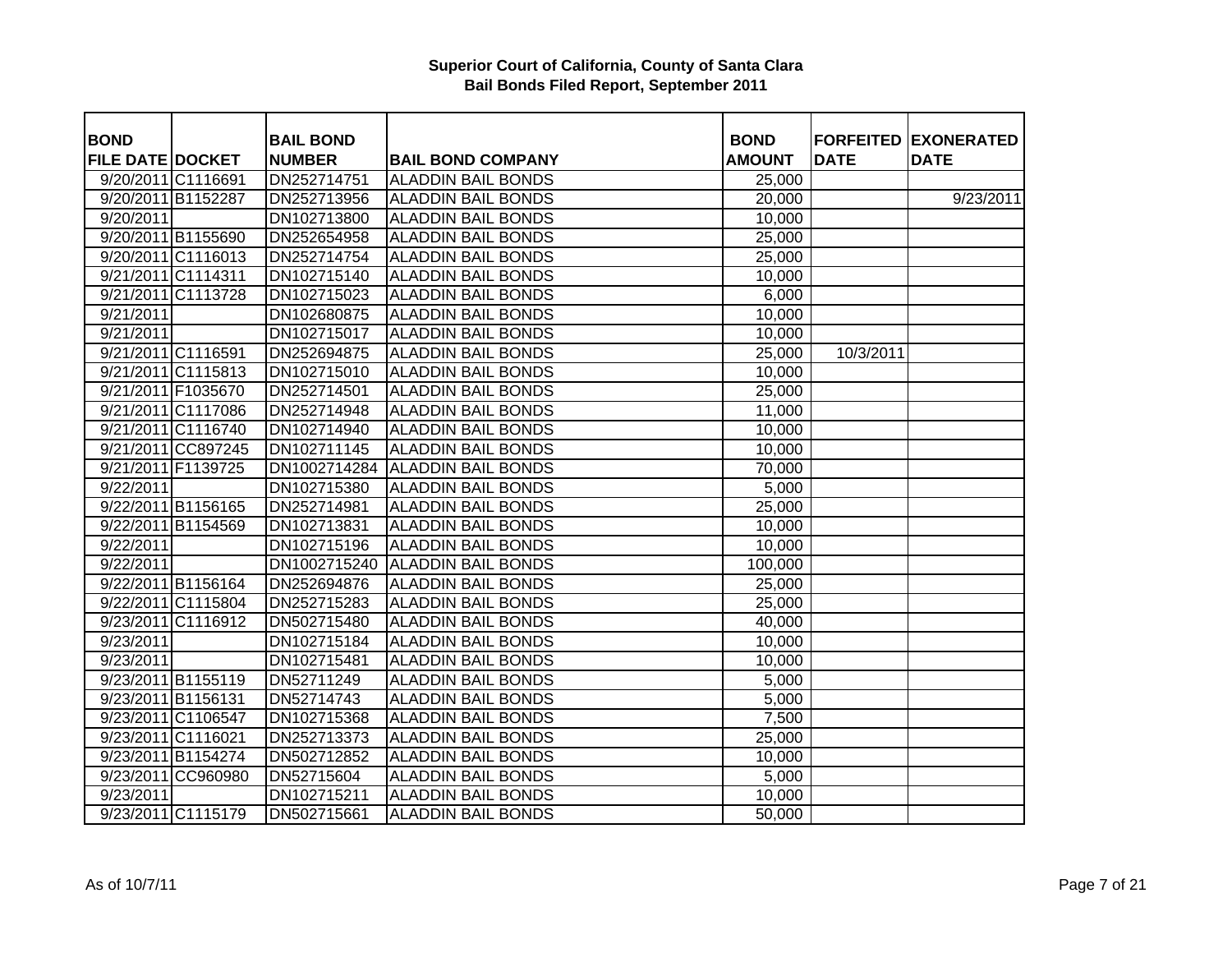| <b>BOND</b>             |                    | <b>BAIL BOND</b> |                           | <b>BOND</b>   |             | <b>FORFEITED EXONERATED</b> |
|-------------------------|--------------------|------------------|---------------------------|---------------|-------------|-----------------------------|
| <b>FILE DATE DOCKET</b> |                    | <b>NUMBER</b>    | <b>BAIL BOND COMPANY</b>  | <b>AMOUNT</b> | <b>DATE</b> | <b>DATE</b>                 |
| 9/23/2011               |                    | DN252715201      | <b>ALADDIN BAIL BONDS</b> | 16,000        |             |                             |
|                         | 9/23/2011 C1115786 | DN52715581       | <b>ALADDIN BAIL BONDS</b> | 5,000         |             |                             |
|                         | 9/23/2011 BB622254 | DN102714552      | <b>ALADDIN BAIL BONDS</b> | 10,000        |             |                             |
| 9/26/2011               |                    | DN102716091      | <b>ALADDIN BAIL BONDS</b> | 10,000        |             |                             |
| 9/26/2011               |                    | DN102716289      | <b>ALADDIN BAIL BONDS</b> | 10,000        |             |                             |
| 9/26/2011               |                    | DN102716419      | <b>ALADDIN BAIL BONDS</b> | 10,000        |             |                             |
|                         | 9/26/2011 C1112316 | DN252715886      | <b>ALADDIN BAIL BONDS</b> | 25,000        | 9/26/2011   |                             |
|                         | 9/26/2011 C1110612 | DN52716192       | <b>ALADDIN BAIL BONDS</b> | 2,500         |             |                             |
|                         | 9/26/2011 C1112319 | DN102716191      | <b>ALADDIN BAIL BONDS</b> | 7,500         |             |                             |
|                         | 9/26/2011 F1036122 | DN252715418      | <b>ALADDIN BAIL BONDS</b> | 20,000        |             |                             |
|                         | 9/26/2011 F1140143 | DN252715457      | <b>ALADDIN BAIL BONDS</b> | 11,000        |             |                             |
| 9/26/2011               |                    | DN102716558      | <b>ALADDIN BAIL BONDS</b> | 5,000         |             |                             |
|                         | 9/26/2011 C1113622 | DN52713023       | <b>ALADDIN BAIL BONDS</b> | 5,000         |             |                             |
| 9/26/2011               |                    | DN252715736      | <b>ALADDIN BAIL BONDS</b> | 15,000        |             |                             |
| 9/27/2011               |                    | DN102716520      | <b>ALADDIN BAIL BONDS</b> | 10,000        |             |                             |
|                         | 9/27/2011 B1156217 | DN102716303      | <b>ALADDIN BAIL BONDS</b> | 10,000        |             | 10/6/2011                   |
| 9/27/2011               |                    | DN1002716061     | <b>ALADDIN BAIL BONDS</b> | 50,000        |             |                             |
|                         | 9/27/2011 C1108415 | DN502714838      | <b>ALADDIN BAIL BONDS</b> | 40,000        |             |                             |
| 9/27/2011               |                    | DN102715419      | <b>ALADDIN BAIL BONDS</b> | 10,000        |             |                             |
| 9/27/2011               |                    | DN502716763      | <b>ALADDIN BAIL BONDS</b> | 31,000        |             |                             |
|                         | 9/27/2011 C1113614 | DN52716762       | <b>ALADDIN BAIL BONDS</b> | 1,000         |             |                             |
| 9/27/2011               |                    | DN502712938      | <b>ALADDIN BAIL BONDS</b> | 10,000        |             |                             |
|                         | 9/27/2011 F1139376 | DN102715957      | <b>ALADDIN BAIL BONDS</b> | 10,000        |             |                             |
| 9/27/2011               |                    | DN252716179      | <b>ALADDIN BAIL BONDS</b> | 25,000        |             |                             |
| 9/27/2011               |                    | DN252716148      | <b>ALADDIN BAIL BONDS</b> | 11,000        |             |                             |
|                         | 9/28/2011 C1115815 | DN1002717041     | <b>ALADDIN BAIL BONDS</b> | 100,000       |             |                             |
|                         | 9/28/2011 B1156226 | DN252716612      | <b>ALADDIN BAIL BONDS</b> | 25,000        |             |                             |
| 9/28/2011               |                    | DN252716956      | <b>ALADDIN BAIL BONDS</b> | 15,000        |             |                             |
|                         | 9/28/2011 CC961200 | DN252717054      | <b>ALADDIN BAIL BONDS</b> | 25,000        |             |                             |
|                         | 9/28/2011 C1089235 | DN252717055      | <b>ALADDIN BAIL BONDS</b> | 25,000        |             |                             |
|                         | 9/28/2011 C1197901 | DN102717056      | <b>ALADDIN BAIL BONDS</b> | 10,000        |             |                             |
|                         | 9/28/2011 B1156223 | DN102716828      | <b>ALADDIN BAIL BONDS</b> | 6,000         |             |                             |
| 9/28/2011               |                    | DN252694877      | <b>ALADDIN BAIL BONDS</b> | 10,000        |             |                             |
| 9/29/2011               |                    | DN252717444      | <b>ALADDIN BAIL BONDS</b> | 11,000        |             |                             |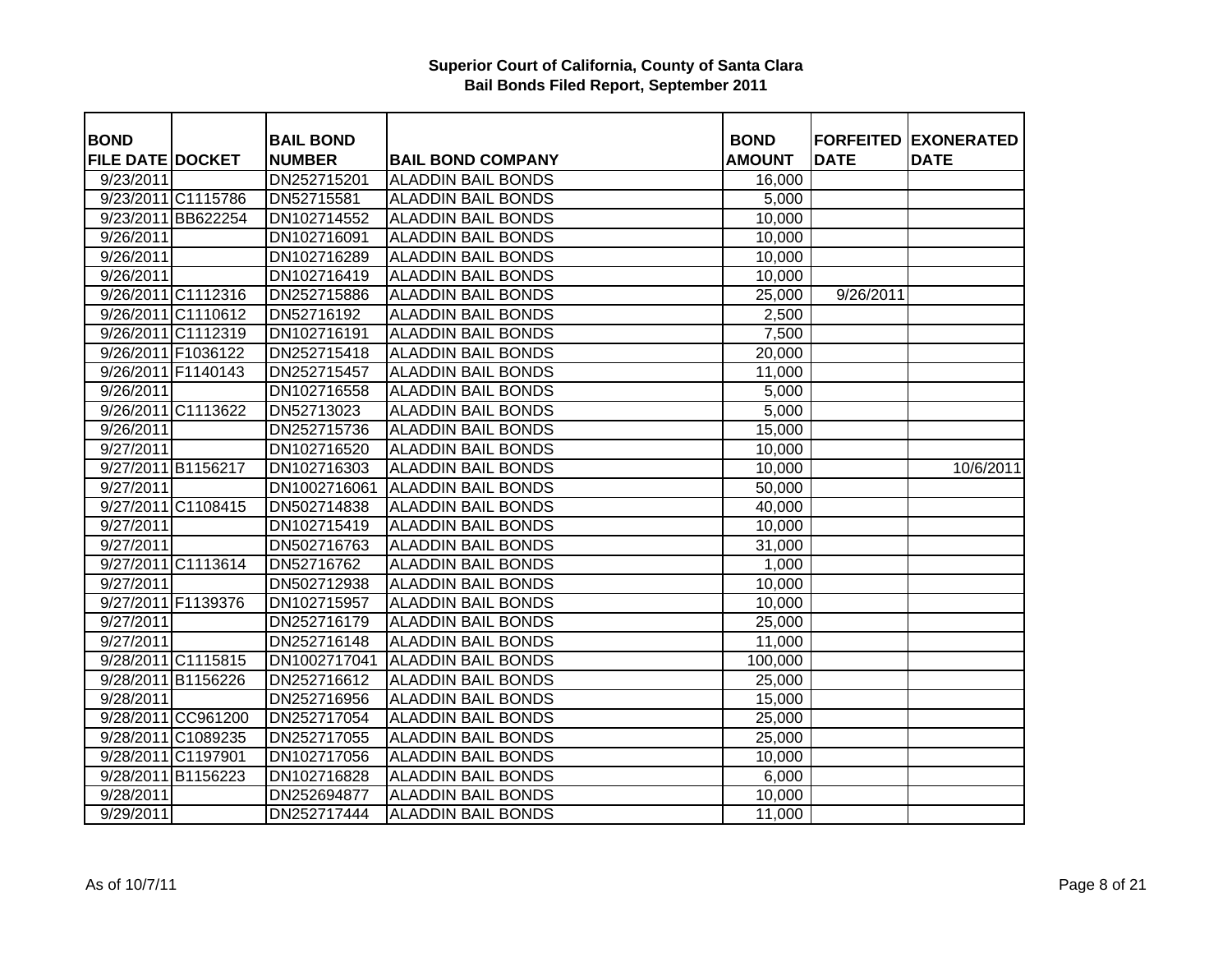| <b>BOND</b>             |                    | <b>BAIL BOND</b> |                                | <b>BOND</b>   |             | <b>FORFEITED EXONERATED</b> |
|-------------------------|--------------------|------------------|--------------------------------|---------------|-------------|-----------------------------|
| <b>FILE DATE DOCKET</b> |                    | <b>NUMBER</b>    | <b>BAIL BOND COMPANY</b>       | <b>AMOUNT</b> | <b>DATE</b> | <b>DATE</b>                 |
|                         | 9/29/2011 C1117014 | DN252717170      | <b>ALADDIN BAIL BONDS</b>      | 6,000         |             |                             |
|                         | 9/30/2011 B1049499 | DN52717013       | <b>ALADDIN BAIL BONDS</b>      | 2,000         |             |                             |
|                         | 9/30/2011 FF827333 | DN102717400      | <b>ALADDIN BAIL BONDS</b>      | 10,000        |             |                             |
|                         | 9/30/2011 F1139998 | DN102717381      | <b>ALADDIN BAIL BONDS</b>      | 10,000        |             |                             |
|                         | 9/30/2011 C1114161 | DN102716163      | <b>ALADDIN BAIL BONDS</b>      | 10,000        |             |                             |
|                         | 9/30/2011 B1155741 | DN52716985       | <b>ALADDIN BAIL BONDS</b>      | 5,000         |             |                             |
|                         | 9/30/2011 C1116751 | DN252717587      | <b>ALADDIN BAIL BONDS</b>      | 25,000        |             |                             |
|                         | 9/30/2011 B1153224 | DN252717231      | <b>ALADDIN BAIL BONDS</b>      | 25,000        |             |                             |
|                         | 9/30/2011 B1156031 | DN252717034      | <b>ALADDIN BAIL BONDS</b>      | 20,000        |             |                             |
| 9/30/2011               |                    | DN252717285      | <b>ALADDIN BAIL BONDS</b>      | 25,000        |             |                             |
|                         | 9/30/2011 C1117084 | DN502717397      | <b>ALADDIN BAIL BONDS</b>      | 50,000        |             |                             |
| 9/30/2011               |                    | DN102717482      | <b>ALADDIN BAIL BONDS</b>      | 10,000        |             |                             |
| 9/30/2011               |                    | DN252717412      | <b>ALADDIN BAIL BONDS</b>      | 25,000        |             |                             |
|                         | 9/6/2011 F1139675  | AUL2080377       | ALICE CORTEZ BAIL BONDS        | 50,000        |             |                             |
|                         | 9/12/2011 F1139573 | A152178585       | ALICE CORTEZ BAIL BONDS        | 10,000        |             |                             |
|                         | 9/12/2011 F1139180 | A72251191        | ALICE CORTEZ BAIL BONDS        | 5,000         |             |                             |
|                         | 9/13/2011 F1139353 | A72251318        | ALICE CORTEZ BAIL BONDS        | 7,000         |             |                             |
|                         | 9/13/2011 F1139342 | AUL2080378       | ALICE CORTEZ BAIL BONDS        | 35,000        |             |                             |
|                         | 9/13/2011 B1048162 | A72251190        | ALICE CORTEZ BAIL BONDS        | 5,000         |             |                             |
| 9/19/2011 F1139831      |                    | A152178762       | ALICE CORTEZ BAIL BONDS        | 10,000        |             |                             |
| 9/26/2011               |                    | A302126241       | <b>ALICE CORTEZ BAIL BONDS</b> | 25,000        |             |                             |
| 9/27/2011               |                    | A302126084       | ALICE CORTEZ BAIL BONDS        | 25,000        |             |                             |
| 9/27/2011               |                    | A302126085       | ALICE CORTEZ BAIL BONDS        | 25,000        |             |                             |
|                         | 9/1/2011 C1114205  |                  | 5200045669 ALL PRO BAIL BONDS  | 225,000       |             |                             |
|                         | 9/1/2011 B1155244  |                  | 5550736457 ALL PRO BAIL BONDS  | 50,000        |             | 9/29/2011                   |
|                         | 9/1/2011 C1114217  |                  | 5271266273 ALL PRO BAIL BONDS  | 16,000        |             |                             |
|                         | 9/2/2011 F1139384  |                  | 5111690341 ALL PRO BAIL BONDS  | 10,000        |             |                             |
|                         | 9/2/2011 CC964381  | FCS25807007      | <b>ALL PRO BAIL BONDS</b>      | 25,000        | 10/4/2011   |                             |
|                         | 9/2/2011 B1155256  |                  | 5111690338 ALL PRO BAIL BONDS  | 10,000        |             |                             |
| 9/6/2011                |                    |                  | 5271266299 ALL PRO BAIL BONDS  | 15,000        |             | 9/30/2011                   |
|                         | 9/6/2011 C1112924  |                  | 5271268040 ALL PRO BAIL BONDS  | 25,000        |             |                             |
|                         | 9/6/2011 C1115570  |                  | 5271268037 ALL PRO BAIL BONDS  | 16,000        |             |                             |
|                         | 9/6/2011 C1116935  |                  | 5111643727 ALL PRO BAIL BONDS  | 10,000        |             |                             |
|                         | 9/6/2011 C1116299  |                  | 5111690354 ALL PRO BAIL BONDS  | 11,000        |             |                             |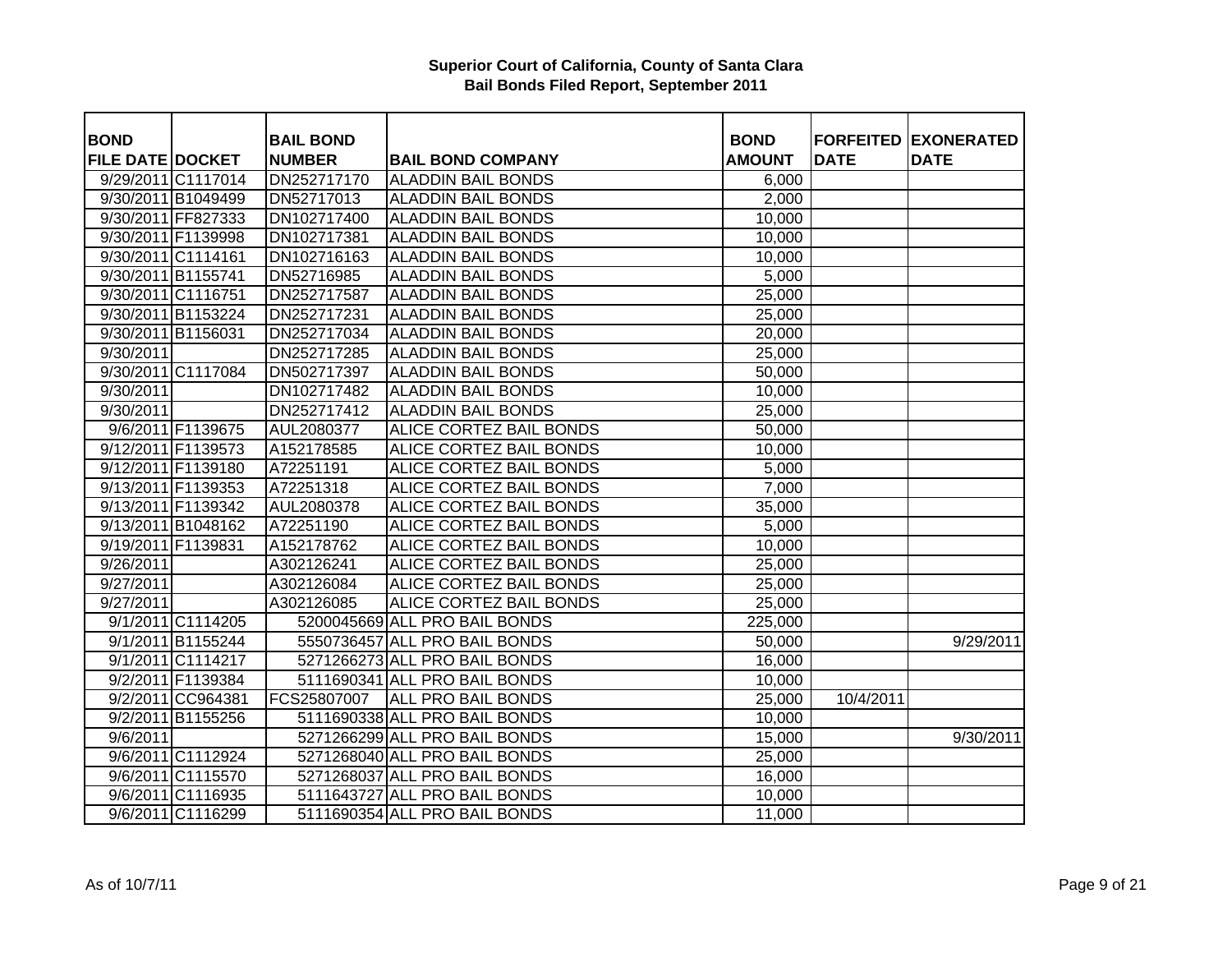| <b>BOND</b>             |                    | <b>BAIL BOND</b> |                               | <b>BOND</b>   |             | <b>FORFEITED EXONERATED</b> |
|-------------------------|--------------------|------------------|-------------------------------|---------------|-------------|-----------------------------|
| <b>FILE DATE DOCKET</b> |                    | <b>NUMBER</b>    | <b>BAIL BOND COMPANY</b>      | <b>AMOUNT</b> | <b>DATE</b> | <b>DATE</b>                 |
|                         | 9/7/2011 F1140019  |                  | 5271266286 ALL PRO BAIL BONDS | 25,000        |             |                             |
| 9/7/2011                |                    |                  | 5111641679 ALL PRO BAIL BONDS | 10,000        |             |                             |
|                         | 9/7/2011 F1139772  |                  | 5550736332 ALL PRO BAIL BONDS | 30,000        |             |                             |
|                         | 9/8/2011 C1075320  |                  | 5111668346 ALL PRO BAIL BONDS | 10,000        |             |                             |
|                         | 9/9/2011 C1112925  |                  | 5801055913 ALL PRO BAIL BONDS | 5,000         |             |                             |
|                         | 9/9/2011 C1115564  |                  | 5111668359 ALL PRO BAIL BONDS | 10,000        |             |                             |
|                         | 9/9/2011 CC635618  |                  | 5550722366 ALL PRO BAIL BONDS | 25,000        |             | 9/14/2011                   |
| 9/12/2011               |                    |                  | 5271268053 ALL PRO BAIL BONDS | 10,000        |             |                             |
| 9/12/2011               |                    |                  | 5271268079 ALL PRO BAIL BONDS | 20,000        |             |                             |
| 9/12/2011               |                    |                  | 5111668362 ALL PRO BAIL BONDS | 10,000        |             |                             |
| 9/12/2011               |                    |                  | 5111668375 ALL PRO BAIL BONDS | 10,000        |             |                             |
| 9/12/2011               |                    |                  | 5111668388 ALL PRO BAIL BONDS | 10,000        |             |                             |
| 9/12/2011               |                    |                  | 5801058732 ALL PRO BAIL BONDS | 5,000         |             |                             |
|                         | 9/12/2011 C1196910 | 5105187866\      | ALL PRO BAIL BONDS            | 65,000        |             |                             |
| 9/12/2011               |                    |                  | 5111668391 ALL PRO BAIL BONDS | 10,000        |             |                             |
| 9/12/2011               |                    |                  | 5111643743 ALL PRO BAIL BONDS | 10,000        |             |                             |
|                         | 9/12/2011 F1034100 |                  | 5111561377 ALL PRO BAIL BONDS | 8,000         |             |                             |
| 9/13/2011               |                    |                  | 5550722382 ALL PRO BAIL BONDS | 40,000        |             |                             |
| 9/13/2011               |                    |                  | 5271268066 ALL PRO BAIL BONDS | 25,000        |             |                             |
|                         | 9/15/2011 C1113874 |                  | 5271268107 ALL PRO BAIL BONDS | 21,000        |             |                             |
|                         | 9/15/2011 C1113874 |                  | 5550722395 ALL PRO BAIL BONDS | 40,000        |             |                             |
| 9/16/2011               |                    |                  | 5111680795 ALL PRO BAIL BONDS | 10,000        |             |                             |
| 9/16/2011               |                    |                  | 5271268123 ALL PRO BAIL BONDS | 15,000        |             |                             |
|                         | 9/20/2011 C1100019 |                  | 5801084607 ALL PRO BAIL BONDS | 5,000         |             |                             |
|                         | 9/21/2011 F1137888 |                  | 5801046195 ALL PRO BAIL BONDS | 6,000         |             |                             |
|                         | 9/21/2011 F1139782 |                  | 5271268110 ALL PRO BAIL BONDS | 20,000        |             |                             |
|                         | 9/22/2011 CC961213 |                  | 5271273956 ALL PRO BAIL BONDS | 20,000        |             |                             |
|                         | 9/23/2011 C1113838 |                  | 5111680807 ALL PRO BAIL BONDS | 10,000        |             |                             |
|                         | 9/23/2011 C1113239 |                  | 5111680810 ALL PRO BAIL BONDS | 10,000        |             |                             |
|                         | 9/26/2011 C1116070 |                  | 5550722449 ALL PRO BAIL BONDS | 50,000        |             |                             |
| 9/27/2011               |                    |                  | 5111680823 ALL PRO BAIL BONDS | 10,000        |             |                             |
|                         | 9/27/2011 B1155703 |                  | 5801062766 ALL PRO BAIL BONDS | 5,000         |             |                             |
|                         | 9/27/2011 B1155767 |                  | 5105210119 ALL PRO BAIL BONDS | 100,000       |             |                             |
|                         | 9/29/2011 F1139415 |                  | 5111561393 ALL PRO BAIL BONDS | 10,000        |             |                             |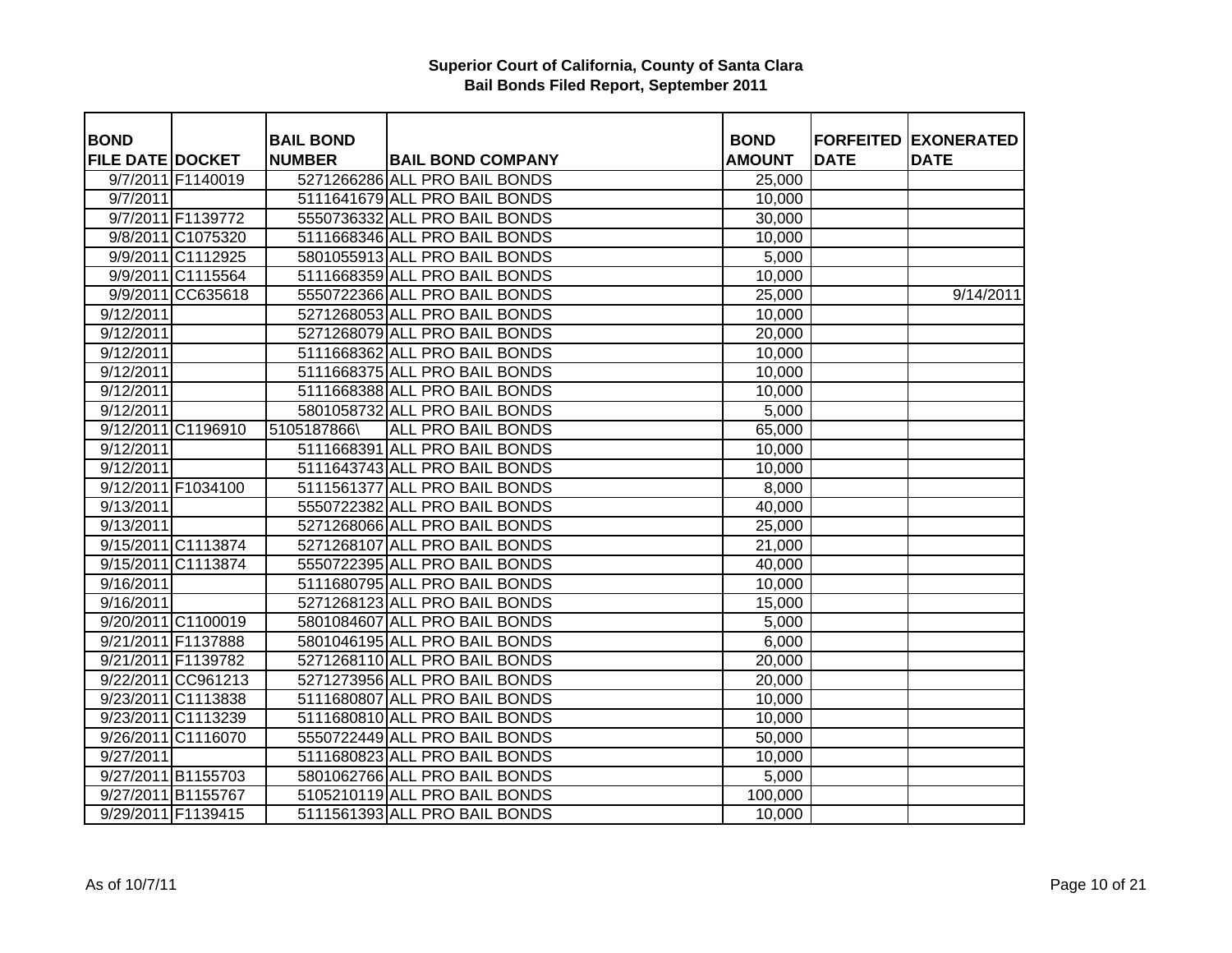| <b>BOND</b>             |                    | <b>BAIL BOND</b> |                               | <b>BOND</b>   |             | <b>FORFEITED EXONERATED</b> |
|-------------------------|--------------------|------------------|-------------------------------|---------------|-------------|-----------------------------|
| <b>FILE DATE DOCKET</b> |                    | <b>NUMBER</b>    | <b>BAIL BOND COMPANY</b>      | <b>AMOUNT</b> | <b>DATE</b> | <b>DATE</b>                 |
|                         | 9/29/2011 C1100940 |                  | 5801076758 ALL PRO BAIL BONDS | 5,000         |             |                             |
|                         | 9/29/2011 C1112813 |                  | 5111680836 ALL PRO BAIL BONDS | 5,000         |             |                             |
|                         | 9/29/2011 B1155739 |                  | 5801067914 ALL PRO BAIL BONDS | 5,000         |             | 9/29/2011                   |
|                         | 9/30/2011 C1091827 |                  | 580167899 ALL PRO BAIL BONDS  | 5,000         |             |                             |
|                         | 9/30/2011 C1080498 |                  | 5801067901 ALL PRO BAIL BONDS | 5,000         |             |                             |
|                         | 9/30/2011 B1156220 |                  | 5271273972 ALL PRO BAIL BONDS | 20,000        |             |                             |
| 9/30/2011               |                    |                  | 5111714483 ALL PRO BAIL BONDS | 5,000         |             |                             |
|                         | 9/12/2011 C1109642 | IS30K114027      | <b>AMIGO BAIL BONDS</b>       | 5,000         |             |                             |
|                         | 9/16/2011 B1156126 | IS30K114025      | <b>AMIGO BAIL BONDS</b>       | 10,000        |             |                             |
|                         | 9/1/2011 B1155766  | T1050310778      | <b>BAD BOYS BAIL BONDS</b>    | 10,000        |             |                             |
|                         | 9/1/2011 C1112165  | T10050307493     | <b>BAD BOYS BAIL BONDS</b>    | 100,000       |             |                             |
|                         | 9/1/2011 C1114894  | T2550307249      | <b>BAD BOYS BAIL BONDS</b>    | 25,000        |             |                             |
|                         | 9/1/2011 B1155446  | T550307125       | <b>BAD BOYS BAIL BONDS</b>    | 5,000         |             | 9/1/2011                    |
|                         | 9/1/2011 C1112165  | T10050307494     | <b>BAD BOYS BAIL BONDS</b>    | 100,000       |             |                             |
|                         | 9/2/2011 C1114989  | T1050310777      | <b>BAD BOYS BAIL BONDS</b>    | 10,000        |             |                             |
|                         | 9/2/2011 C1114633  | T1050310779      | <b>BAD BOYS BAIL BONDS</b>    | 10,000        |             |                             |
|                         | 9/6/2011 C1116675  | T550310662       | <b>BAD BOYS BAIL BONDS</b>    | 5,000         |             |                             |
|                         | 9/6/2011 C1103475  | T550307226       | <b>BAD BOYS BAIL BONDS</b>    | 5,000         |             |                             |
| 9/6/2011                |                    | T550310663       | <b>BAD BOYS BAIL BONDS</b>    | 1,000         |             |                             |
|                         | 9/6/2011 F1139833  | T2550306895      | <b>BAD BOYS BAIL BONDS</b>    | 10,000        |             |                             |
|                         | 9/6/2011 CC894468  | T2550311153      | <b>BAD BOYS BAIL BONDS</b>    | 20,000        |             |                             |
|                         | 9/6/2011 C1112165  | T10050310753     | <b>BAD BOYS BAIL BONDS</b>    | 100,000       |             |                             |
|                         | 9/6/2011 C1109243  | T550310664       | <b>BAD BOYS BAIL BONDS</b>    | 1,000         |             |                             |
|                         | 9/6/2011 C1112619  | T1050310698      | <b>BAD BOYS BAIL BONDS</b>    | 5,000         |             |                             |
|                         | 9/6/2011 C1111031  | T1050310694      | <b>BAD BOYS BAIL BONDS</b>    | 10,000        |             |                             |
|                         | 9/6/2011 T8434206  | T550307227       | <b>BAD BOYS BAIL BONDS</b>    | 1,500         |             |                             |
|                         | 9/6/2011 C1115584  | T5050307473      | <b>BAD BOYS BAIL BONDS</b>    | 25,000        |             |                             |
|                         | 9/7/2011 F1138864  | T1050307436      | <b>BAD BOYS BAIL BONDS</b>    | 10,000        | 10/4/2011   |                             |
|                         | 9/7/2011 B1156191  | T1050310695      | <b>BAD BOYS BAIL BONDS</b>    | 10,000        |             |                             |
|                         | 9/7/2011 F1139663  | T10050310755     | <b>BAD BOYS BAIL BONDS</b>    | 100,000       |             |                             |
|                         | 9/7/2011 B1156264  | T2550310790      | <b>BAD BOYS BAIL BONDS</b>    | 20,000        |             |                             |
|                         | 9/7/2011 C1078597  | T2550310793      | <b>BAD BOYS BAIL BONDS</b>    | 20,000        |             |                             |
| 9/7/2011                |                    | T1050310696      | <b>BAD BOYS BAIL BONDS</b>    | 10,000        |             |                             |
|                         | 9/8/2011 B1047075  | T1050310697      | <b>BAD BOYS BAIL BONDS</b>    | 5,000         |             |                             |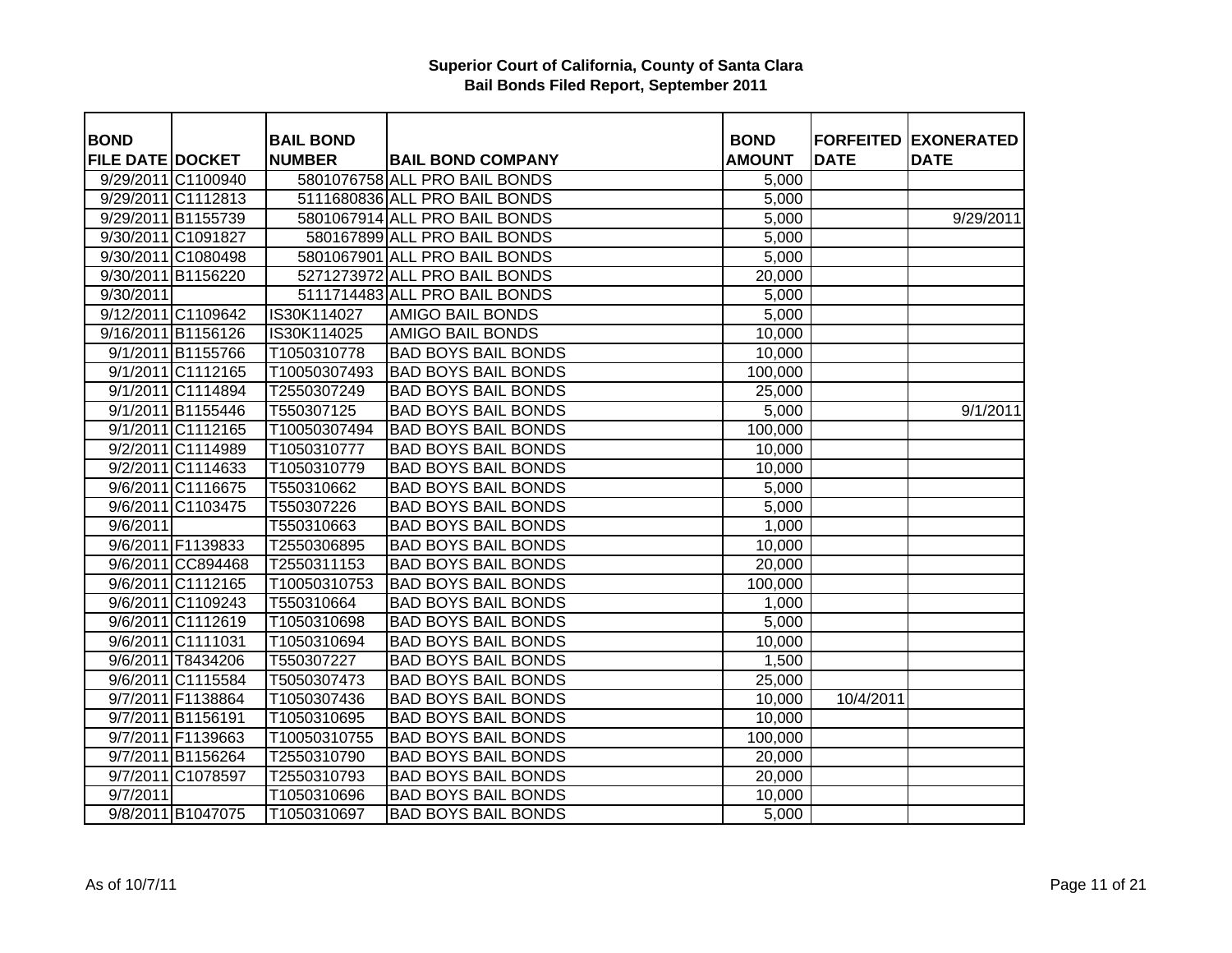| <b>BOND</b>             |                    | <b>BAIL BOND</b> |                            | <b>BOND</b>   |             | <b>FORFEITED EXONERATED</b> |
|-------------------------|--------------------|------------------|----------------------------|---------------|-------------|-----------------------------|
| <b>FILE DATE DOCKET</b> |                    | <b>NUMBER</b>    | <b>BAIL BOND COMPANY</b>   | <b>AMOUNT</b> | <b>DATE</b> | <b>DATE</b>                 |
|                         | 9/8/2011 C1111969  | T550302410       | <b>BAD BOYS BAIL BONDS</b> | 5,000         |             |                             |
|                         | 9/8/2011 B1155881  | T10050310752     | <b>BAD BOYS BAIL BONDS</b> | 60,000        |             |                             |
|                         | 9/9/2011 F1139124  | T550307124       | <b>BAD BOYS BAIL BONDS</b> | 5,000         |             | 9/23/2011                   |
|                         | 9/9/2011 C1115096  | T250311159       | <b>BAD BOYS BAIL BONDS</b> | 25,000        |             |                             |
|                         | 9/9/2011 C1114914  | T5050302456      | <b>BAD BOYS BAIL BONDS</b> | 40,000        |             | 9/20/2011                   |
| 9/9/2011                |                    | T2550310789      | <b>BAD BOYS BAIL BONDS</b> | 15,000        |             |                             |
|                         | 9/9/2011 B1155680  | T5050307471      | <b>BAD BOYS BAIL BONDS</b> | 50,000        |             |                             |
| 9/12/2011               |                    | T1050311147      | <b>BAD BOYS BAIL BONDS</b> | 10,000        |             |                             |
|                         | 9/12/2011 C1115647 | T1050301399      | <b>BAD BOYS BAIL BONDS</b> | 10,000        |             |                             |
| 9/12/2011               |                    | T2550311158      | <b>BAD BOYS BAIL BONDS</b> | 20,000        |             |                             |
| 9/12/2011               |                    | T1050307138      | <b>BAD BOYS BAIL BONDS</b> | 6,000         |             |                             |
| 9/12/2011               |                    | T2550311156      | <b>BAD BOYS BAIL BONDS</b> | 25,000        |             |                             |
|                         | 9/12/2011 C1116137 | T2550311157      | <b>BAD BOYS BAIL BONDS</b> | 25,000        |             |                             |
|                         | 9/12/2011 CC946896 | T1050307140      | <b>BAD BOYS BAIL BONDS</b> | 10,000        |             |                             |
|                         | 9/12/2011 C1107280 | T5050307475      | <b>BAD BOYS BAIL BONDS</b> | 50,000        |             |                             |
|                         | 9/12/2011 C1077722 | T5050307476      | <b>BAD BOYS BAIL BONDS</b> | 40,000        |             |                             |
| 9/12/2011               |                    | T1050311149      | <b>BAD BOYS BAIL BONDS</b> | 10,000        |             |                             |
|                         | 9/13/2011 F1139343 | T2550306625      | <b>BAD BOYS BAIL BONDS</b> | 25,000        |             |                             |
| 9/13/2011               |                    | T2550310981      | <b>BAD BOYS BAIL BONDS</b> | 16,000        |             |                             |
|                         | 9/13/2011 B1155992 | T2550311155      | <b>BAD BOYS BAIL BONDS</b> | 25,000        |             |                             |
|                         | 9/13/2011 B1156044 | T1050307139      | <b>BAD BOYS BAIL BONDS</b> | 10,000        |             |                             |
|                         | 9/14/2011 C1116312 | T5050311019      | <b>BAD BOYS BAIL BONDS</b> | 25,000        |             |                             |
|                         | 9/14/2011 B1155215 | T550310764       | <b>BAD BOYS BAIL BONDS</b> | 5,000         |             |                             |
| 9/14/2011               |                    | T1050311145      | <b>BAD BOYS BAIL BONDS</b> | 10,000        |             |                             |
|                         | 9/14/2011 C1112165 | T10050307300     | <b>BAD BOYS BAIL BONDS</b> | 100,000       |             |                             |
|                         | 9/19/2011 C1115615 | T5050310821      | <b>BAD BOYS BAIL BONDS</b> | 50,000        |             |                             |
| 9/19/2011               |                    | T1050311150      | <b>BAD BOYS BAIL BONDS</b> | 6,000         |             |                             |
| 9/19/2011               |                    | T1050311146      | <b>BAD BOYS BAIL BONDS</b> | 10,000        |             |                             |
|                         | 9/19/2011 C1084937 | T2550311174      | <b>BAD BOYS BAIL BONDS</b> | 15,000        |             |                             |
| 9/19/2011               |                    | T2550310984      | <b>BAD BOYS BAIL BONDS</b> | 25,000        |             |                             |
| 9/19/2011               |                    | T2550310982      | <b>BAD BOYS BAIL BONDS</b> | 11,000        |             |                             |
| 9/19/2011               |                    | T5050311020      | <b>BAD BOYS BAIL BONDS</b> | 31,000        |             |                             |
|                         | 9/20/2011 C1113609 | T550311128       | <b>BAD BOYS BAIL BONDS</b> | 2,000         |             |                             |
| 9/20/2011               |                    | T2550311438      | <b>BAD BOYS BAIL BONDS</b> | 25,000        |             |                             |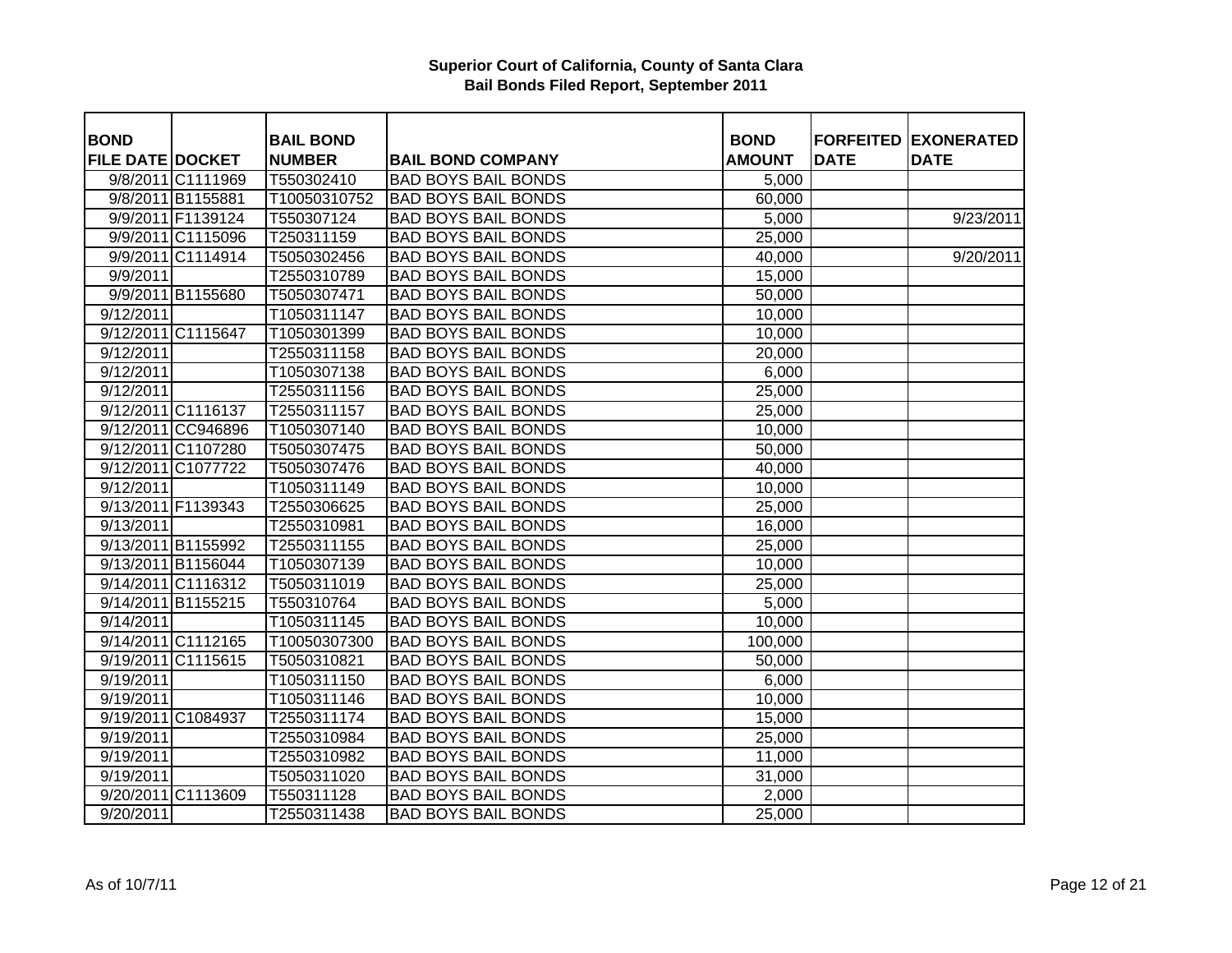| <b>BOND</b>             |                    | <b>BAIL BOND</b> |                            | <b>BOND</b>   |             | <b>FORFEITED EXONERATED</b> |
|-------------------------|--------------------|------------------|----------------------------|---------------|-------------|-----------------------------|
| <b>FILE DATE DOCKET</b> |                    | <b>NUMBER</b>    | <b>BAIL BOND COMPANY</b>   | <b>AMOUNT</b> | <b>DATE</b> | <b>DATE</b>                 |
| 9/20/2011 C1113881      |                    | T20050311472     | <b>BAD BOYS BAIL BONDS</b> | 150,000       |             |                             |
|                         | 9/21/2011 C1109488 | T1050311426      | <b>BAD BOYS BAIL BONDS</b> | 10,000        |             |                             |
|                         | 9/21/2011 C1115791 | T5050310822      | <b>BAD BOYS BAIL BONDS</b> | 20,000        |             |                             |
|                         | 9/22/2011 C1115796 | T550310665       | <b>BAD BOYS BAIL BONDS</b> | 1,000         |             |                             |
|                         | 9/22/2011 C1116750 | T2550311068      | <b>BAD BOYS BAIL BONDS</b> | 25,000        |             |                             |
|                         | 9/22/2011 C1113869 | T1050310976      | <b>BAD BOYS BAIL BONDS</b> | 10,000        |             |                             |
| 9/22/2011               |                    | T1050311427      | <b>BAD BOYS BAIL BONDS</b> | 10,000        |             |                             |
| 9/22/2011               |                    | T2550311069      | <b>BAD BOYS BAIL BONDS</b> | 25,000        |             |                             |
|                         | 9/22/2011 B1156285 | T2550310702      | <b>BAD BOYS BAIL BONDS</b> | 11,000        |             |                             |
| 9/22/2011               |                    | T2550311070      | <b>BAD BOYS BAIL BONDS</b> | 25,000        |             |                             |
| 9/23/2011               |                    | T550311131       | <b>BAD BOYS BAIL BONDS</b> | 5,000         |             |                             |
|                         | 9/23/2011 BB620985 | T2550311154      | <b>BAD BOYS BAIL BONDS</b> | 15,000        |             |                             |
|                         | 9/23/2011 F1035024 | T1050310700      | <b>BAD BOYS BAIL BONDS</b> | 10,000        |             |                             |
|                         | 9/23/2011 C1112459 | T1050310975      | <b>BAD BOYS BAIL BONDS</b> | 10,000        |             |                             |
| 9/26/2011               |                    | T2550311441      | <b>BAD BOYS BAIL BONDS</b> | 11,000        |             |                             |
| 9/26/2011               |                    | T1050311059      | <b>BAD BOYS BAIL BONDS</b> | 10,000        |             |                             |
|                         | 9/26/2011 CC591932 | T550315121       | <b>BAD BOYS BAIL BONDS</b> | 5,000         |             |                             |
|                         | 9/26/2011 F1139232 | T2550311074      | <b>BAD BOYS BAIL BONDS</b> | 20,000        |             | 10/6/2011                   |
|                         | 9/26/2011 C1113237 | T2550311442      | <b>BAD BOYS BAIL BONDS</b> | 25,000        |             |                             |
|                         | 9/26/2011 C1111882 | T1050311425      | <b>BAD BOYS BAIL BONDS</b> | 10,000        |             |                             |
|                         | 9/26/2011 C1116306 | T1050310701      | <b>BAD BOYS BAIL BONDS</b> | 10,000        |             |                             |
| 9/27/2011               |                    | T1050310979      | <b>BAD BOYS BAIL BONDS</b> | 6,000         |             |                             |
|                         | 9/27/2011 F1137913 | T550310667       | <b>BAD BOYS BAIL BONDS</b> | 5,000         |             |                             |
| 9/27/2011               |                    | T2550311443      | <b>BAD BOYS BAIL BONDS</b> | 11,000        |             |                             |
|                         | 9/27/2011 F1139992 | T10050311201     | <b>BAD BOYS BAIL BONDS</b> | 100,000       |             |                             |
|                         | 9/28/2011 CC637988 | T2550311444      | <b>BAD BOYS BAIL BONDS</b> | 25,000        |             |                             |
| 9/28/2011               |                    | T1050311061      | <b>BAD BOYS BAIL BONDS</b> | 10,000        |             |                             |
|                         | 9/28/2011 C1107018 | T2550310791      | <b>BAD BOYS BAIL BONDS</b> | 25,000        |             |                             |
|                         | 9/28/2011 C1110892 | T550310669       | <b>BAD BOYS BAIL BONDS</b> | 5,000         |             |                             |
|                         | 9/29/2011 C1114457 | T7550315109      | <b>BAD BOYS BAIL BONDS</b> | 75,000        |             |                             |
|                         | 9/29/2011 F1138403 | T1050311058      | <b>BAD BOYS BAIL BONDS</b> | 10,000        |             |                             |
|                         | 9/30/2011 EE907042 | T10050311202     | <b>BAD BOYS BAIL BONDS</b> | 100,000       |             |                             |
|                         | 9/30/2011 B1153745 | T550315131       | <b>BAD BOYS BAIL BONDS</b> | 5,000         |             |                             |
|                         | 9/30/2011 C1110777 | T1050315306      | <b>BAD BOYS BAIL BONDS</b> | 10,000        |             |                             |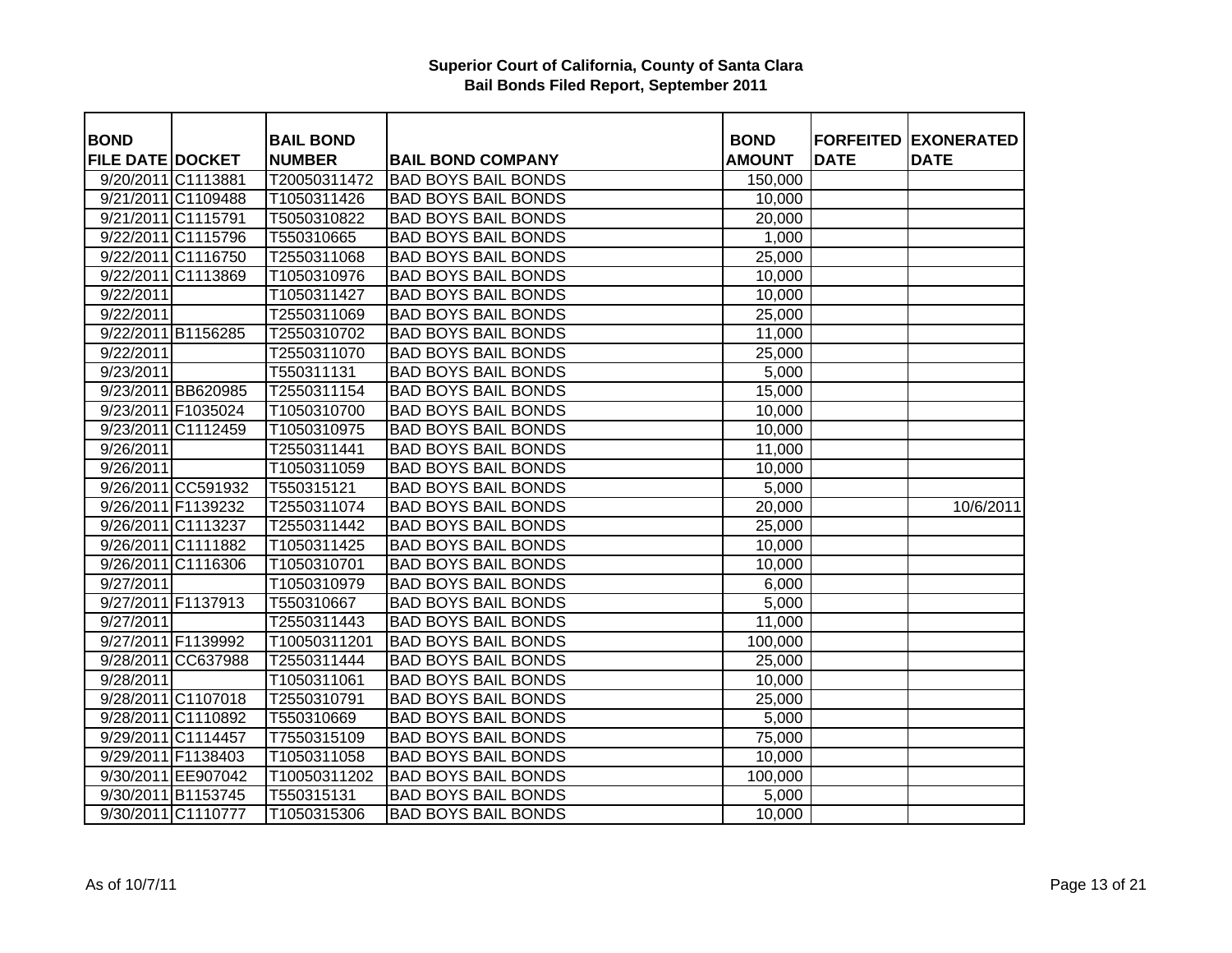| <b>BOND</b>             |                    | <b>BAIL BOND</b> |                                | <b>BOND</b>   |             | <b>FORFEITED EXONERATED</b> |
|-------------------------|--------------------|------------------|--------------------------------|---------------|-------------|-----------------------------|
| <b>FILE DATE DOCKET</b> |                    | <b>NUMBER</b>    | <b>BAIL BOND COMPANY</b>       | <b>AMOUNT</b> | <b>DATE</b> | <b>DATE</b>                 |
|                         | 9/19/2011 C1114158 | FCS750788388     | <b>BAIL BOND CONNECTION</b>    | 400,000       |             |                             |
|                         | 9/16/2011 B1156018 | A10000542848     | <b>BAIL BONDS AMERICA</b>      | 100,000       |             |                             |
|                         | 9/1/2011 C1075257  | FCS10805763      | <b>BAIL HOTLINE BAIL BONDS</b> | 5,000         |             |                             |
|                         | 9/1/2011 C1114443  | FCS50809754      | <b>BAIL HOTLINE BAIL BONDS</b> | 40,000        |             |                             |
|                         | 9/1/2011 F1139727  | FCS25807010      | <b>BAIL HOTLINE BAIL BONDS</b> | 15,000        |             |                             |
|                         | 9/2/2011 B1155399  | FCS50808172      | <b>BAIL HOTLINE BAIL BONDS</b> | 15,000        |             |                             |
|                         | 9/2/2011 C1110308  | FCS10805749      | <b>BAIL HOTLINE BAIL BONDS</b> | 6,000         |             |                             |
|                         | 9/6/2011 C1106746  | FCS100793231     | <b>BAIL HOTLINE BAIL BONDS</b> | 1,000,000     |             |                             |
|                         | 9/6/2011 C1111145  | FCS25807003      | <b>BAIL HOTLINE BAIL BONDS</b> | 5,000         |             | 9/6/2011                    |
|                         | 9/6/2011 C1115583  | FCS50809757      | <b>BAIL HOTLINE BAIL BONDS</b> | 50,000        |             |                             |
|                         | 9/6/2011 C1108501  | FCS25807008      | <b>BAIL HOTLINE BAIL BONDS</b> | 25,000        |             |                             |
|                         | 9/6/2011 C1088764  | FCS25807011      | <b>BAIL HOTLINE BAIL BONDS</b> | 10,000        |             |                             |
|                         | 9/8/2011 B1155488  | FCS10805799      | <b>BAIL HOTLINE BAIL BONDS</b> | 5,000         |             |                             |
|                         | 9/8/2011 B1048402  | FCS25807009      | <b>BAIL HOTLINE BAIL BONDS</b> | 5,000         |             |                             |
| 9/12/2011               |                    | FCS50809843      | <b>BAIL HOTLINE BAIL BONDS</b> | 26,000        |             |                             |
| 9/12/2011               |                    | FCS25817269      | <b>BAIL HOTLINE BAIL BONDS</b> | 10,000        |             |                             |
| 9/12/2011 C1107071      |                    | FCS10817172      | <b>BAIL HOTLINE BAIL BONDS</b> | 2,000         |             |                             |
|                         | 9/13/2011 B1156162 | FCS25820238      | <b>BAIL HOTLINE BAIL BONDS</b> | 11,000        |             |                             |
| 9/14/2011 FF828051      |                    | FCS10817168      | <b>BAIL HOTLINE BAIL BONDS</b> | 5,000         |             |                             |
|                         | 9/16/2011 B1156042 | FCS25820233      | <b>BAIL HOTLINE BAIL BONDS</b> | 1,000         |             |                             |
|                         | 9/19/2011 F1139312 | FCS25820232      | <b>BAIL HOTLINE BAIL BONDS</b> | 20,000        |             | 9/22/2011                   |
|                         | 9/19/2011 C1199766 | FCS25817313      | <b>BAIL HOTLINE BAIL BONDS</b> | 5,000         |             |                             |
|                         | 9/19/2011 F1139960 | FCS25817268      | <b>BAIL HOTLINE BAIL BONDS</b> | 10,000        | 9/30/2011   |                             |
|                         | 9/19/2011 C1114331 | FCS50809753      | <b>BAIL HOTLINE BAIL BONDS</b> | 50,000        |             | 9/19/2011                   |
| 9/19/2011               |                    | FCS50809842      | <b>BAIL HOTLINE BAIL BONDS</b> | 50,000        |             |                             |
|                         | 9/20/2011 B1050703 | FCS25817270      | <b>BAIL HOTLINE BAIL BONDS</b> | 5,000         |             |                             |
| 9/20/2011               |                    | FCS25817310      | <b>BAIL HOTLINE BAIL BONDS</b> | 1,000         |             |                             |
|                         | 9/20/2011 C1111884 | FCS25817272      | <b>BAIL HOTLINE BAIL BONDS</b> | 5,000         |             |                             |
|                         | 9/22/2011 C1113610 | FCS25820241      | <b>BAIL HOTLINE BAIL BONDS</b> | 5,000         |             |                             |
|                         | 9/23/2011 C1115597 | FCS50809841      | <b>BAIL HOTLINE BAIL BONDS</b> | 11,500        |             |                             |
|                         | 9/23/2011 C1116359 | FCS25820239      | <b>BAIL HOTLINE BAIL BONDS</b> | 10,000        |             |                             |
|                         | 9/26/2011 C1110947 | FCS100810188     | <b>BAIL HOTLINE BAIL BONDS</b> | 95,000        |             |                             |
|                         | 9/26/2011 C1104892 | FCS50809840      | <b>BAIL HOTLINE BAIL BONDS</b> | 30,000        |             |                             |
|                         | 9/27/2011 C1116415 | FCS10826145      | <b>BAIL HOTLINE BAIL BONDS</b> | 6,000         |             |                             |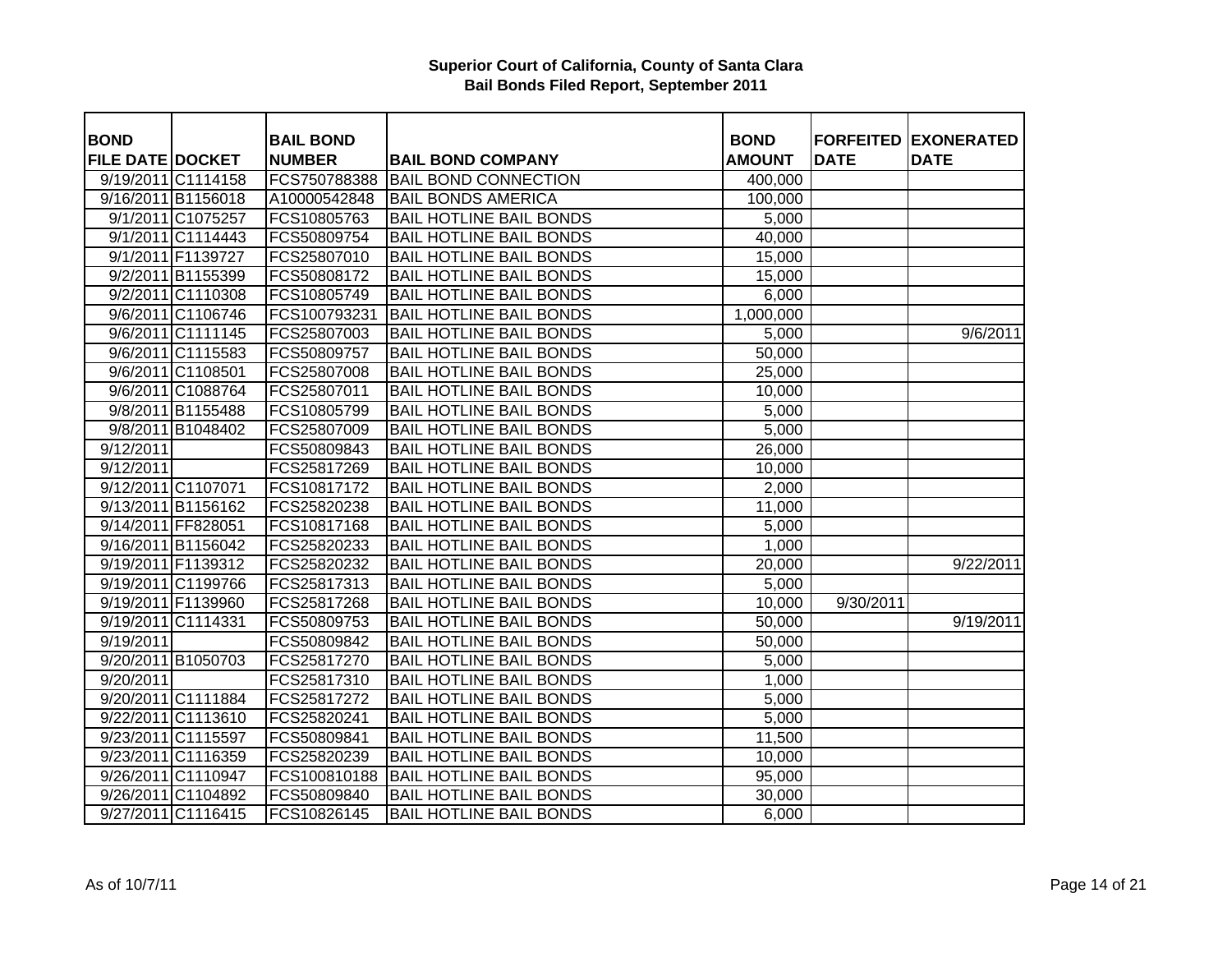| <b>BOND</b>             |                    | <b>BAIL BOND</b> |                                     | <b>BOND</b>   |             | <b>FORFEITED EXONERATED</b> |
|-------------------------|--------------------|------------------|-------------------------------------|---------------|-------------|-----------------------------|
| <b>FILE DATE DOCKET</b> |                    | <b>NUMBER</b>    | <b>BAIL BOND COMPANY</b>            | <b>AMOUNT</b> | <b>DATE</b> | <b>DATE</b>                 |
|                         | 9/27/2011 C1101516 | FCS10826148      | <b>BAIL HOTLINE BAIL BONDS</b>      | 4,000         |             |                             |
|                         | 9/27/2011 C1116726 | FCS10826147      | <b>BAIL HOTLINE BAIL BONDS</b>      | 10,000        |             |                             |
| 9/27/2011               |                    | FCS25826305      | <b>BAIL HOTLINE BAIL BONDS</b>      | 20,000        |             |                             |
|                         | 9/28/2011 C1116026 | FCS50809839      | <b>BAIL HOTLINE BAIL BONDS</b>      | 45,000        |             |                             |
| 9/29/2011               |                    | FCS25826304      | <b>BAIL HOTLINE BAIL BONDS</b>      | 10,000        |             |                             |
|                         | 9/30/2011 B1156185 | FCS100793235     | <b>BAIL HOTLINE BAIL BONDS</b>      | 75,000        |             |                             |
|                         | 9/30/2011 C1110230 | FCS50809851      | <b>BAIL HOTLINE BAIL BONDS</b>      | 50,000        |             |                             |
|                         | 9/19/2011 C1115738 | S1001701266      | <b>BAY AREA BAIL BONDS</b>          | 10,000        |             |                             |
|                         | 9/14/2011 C1115227 |                  | 5550743198 BODYGUARD BAIL BONDS     | 50,000        |             |                             |
|                         | 9/19/2011 C1108496 |                  | 5105206226 BODYGUARD BAIL BONDS     | 15,000        |             |                             |
|                         | 9/20/2011 C1113180 |                  | 5271292432 BODYGUARD BAIL BONDS     | 20,000        |             |                             |
| 9/23/2011               |                    |                  | 5111673489 BODYGUARD BAIL BONDS     | 10,000        |             |                             |
|                         | 9/23/2011 B1156237 |                  | 5550743200 BODYGUARD BAIL BONDS     | 10,000        |             |                             |
| 9/14/2011               |                    | IS50K64562       | <b>BUFFY SPARACINO BAIL BONDS</b>   | 5,000         |             |                             |
|                         | 9/21/2011 C1115790 | IS250K8264       | <b>BUFFY SPARACINO BAIL BONDS</b>   | 100,000       |             |                             |
|                         | 9/28/2011 BB728062 | S1001695505      | <b>CHONSA ANGEL BAIL BONDS</b>      | 10,000        |             |                             |
|                         | 9/2/2011 C1096142  | AS15352300       | <b>DIAZ BROS BAIL BONDS</b>         | 10,000        |             | 9/20/2011                   |
| 9/15/2011               |                    | 2011DD004997     | <b>DISCREET BAIL BONDS</b>          | 10,000        |             |                             |
|                         | 9/7/2011 F1139871  |                  | 2011CC018852 ED MUMBERT BAIL BONDS  | 20,000        |             |                             |
| 9/7/2011                |                    | 2011CC018851     | <b>ED MUMBERT BAIL BONDS</b>        | 20,000        |             |                             |
|                         | 9/19/2011 CC951074 |                  | 2011DD011231 ED MUMBERT BAIL BONDS  | 40,000        |             |                             |
|                         | 9/19/2011 C1079180 |                  | 2011CC021334 ED MUMBERT BAIL BONDS  | 15,000        |             |                             |
| 9/19/2011               |                    |                  | 2011BB031840 ED MUMBERT BAIL BONDS  | 10,000        |             |                             |
|                         | 9/21/2011 C1103461 | 2011BB027922     | <b>ED MUMBERT BAIL BONDS</b>        | 10,000        |             |                             |
|                         | 9/6/2011 F1138701  |                  | 5111622234 EIGHT BALL BAIL BONDS    | 10,000        |             |                             |
|                         | 9/13/2011 B1155781 |                  | 5550739784 EIGHT BALL BAIL BONDS    | 25,000        |             |                             |
|                         | 9/22/2011 C1114312 |                  | 5111666607 EIGHT BALL BAIL BONDS    | 10,000        |             |                             |
| 9/29/2011               |                    |                  | 5800847117 EIGHT BALL BAIL BONDS    | 1,000         |             |                             |
|                         | 9/12/2011 CC316243 | IS30K107470      | <b>FREMONT BAIL BONDS</b>           | 3,000         |             |                             |
| 9/7/2011                |                    |                  | 5271293356 GARCIA FAMILY BAIL BONDS | 20,250        |             |                             |
| 9/12/2011               |                    |                  | 5550737962 JAKE'S BAIL BONDS        | 10,000        |             |                             |
|                         | 9/20/2011 B1155938 |                  | 5550736572 JAKE'S BAIL BONDS        | 25,000        |             |                             |
|                         | 9/1/2011 B1154716  | A302126077       | <b>KEITH CARTER BAIL BONDS</b>      | 10,000        |             |                             |
|                         | 9/1/2011 B1155134  | A302126078       | <b>KEITH CARTER BAIL BONDS</b>      | 20,000        |             |                             |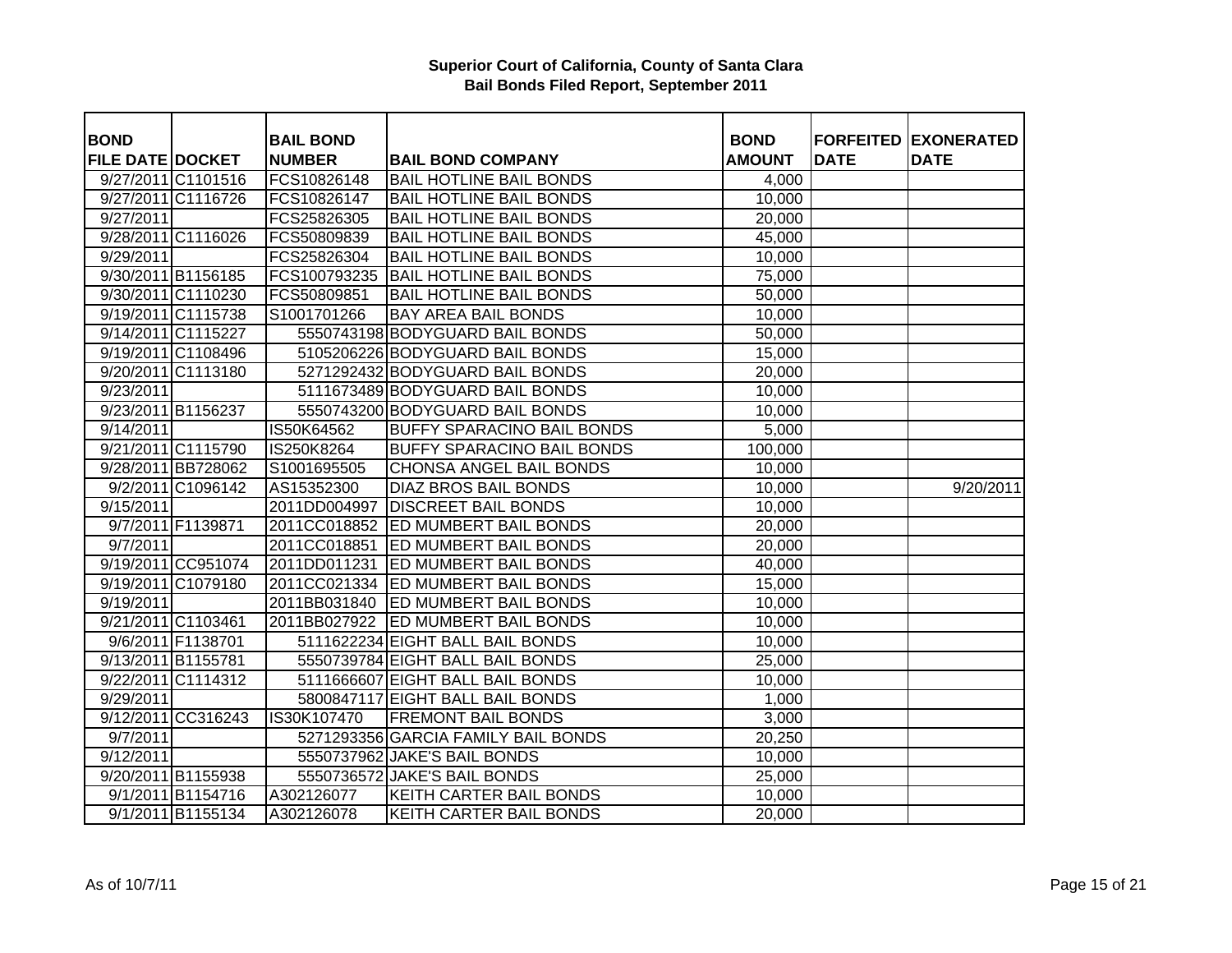| <b>BOND</b>             |                    | <b>BAIL BOND</b> |                                     | <b>BOND</b>   | <b>FORFEITED</b> | <b>EXONERATED</b> |
|-------------------------|--------------------|------------------|-------------------------------------|---------------|------------------|-------------------|
| <b>FILE DATE DOCKET</b> |                    | <b>NUMBER</b>    | <b>BAIL BOND COMPANY</b>            | <b>AMOUNT</b> | <b>DATE</b>      | <b>DATE</b>       |
|                         | 9/1/2011 B1155205  | A302126079       | <b>KEITH CARTER BAIL BONDS</b>      | 25,000        |                  |                   |
|                         | 9/14/2011 B1153953 | A302126376       | <b>KEITH CARTER BAIL BONDS</b>      | 20,000        |                  |                   |
|                         | 9/14/2011 B1154037 | A302126375       | KEITH CARTER BAIL BONDS             | 5,000         |                  |                   |
|                         | 9/30/2011 C1108886 | S5001711017      | <b>KELLY'S BAIL BONDS</b>           | 50,000        |                  |                   |
|                         | 9/13/2011 B1155436 | S5001710772      | <b>KEVIN ALEXANDER'S BAIL BONDS</b> | 20,000        |                  |                   |
|                         | 9/2/2011 C1114028  | S1001695671      | <b>LATINO BAIL BONDS</b>            | 10,000        |                  |                   |
| 9/6/2011                |                    | S2501673258      | <b>LATINO BAIL BONDS</b>            | 25,000        |                  |                   |
| 9/9/2011                |                    | S0501650682      | <b>LATINO BAIL BONDS</b>            | 1,000         |                  |                   |
| $\overline{9/15/2011}$  |                    | S0501663643      | <b>LATINO BAIL BONDS</b>            | 1,000         |                  |                   |
|                         | 9/15/2011 C1104151 | S0501657152      | <b>LATINO BAIL BONDS</b>            | 5,000         |                  |                   |
|                         | 9/22/2011 C1116025 | S1001697997      | <b>LATINO BAIL BONDS</b>            | 10,000        |                  |                   |
|                         | 9/1/2011 C1105546  |                  | 5111641356 LE BAIL BONDS            | 1,000         |                  |                   |
|                         | 9/1/2011 C1106922  |                  | 5111641369 LE BAIL BONDS            | 1,000         |                  |                   |
|                         | 9/1/2011 C1114390  |                  | 5111646517 LE BAIL BONDS            | 5,000         |                  |                   |
|                         | 9/6/2011 C1116920  |                  | 2011BB026147   LE BAIL BONDS        | 10,000        |                  |                   |
|                         | 9/6/2011 C1101743  |                  | 2011BB026146 LE BAIL BONDS          | 5,000         |                  |                   |
| 9/6/2011                |                    |                  | 2011CC014831 LE BAIL BONDS          | 25,000        |                  | 9/30/2011         |
|                         | 9/7/2011 C1114370  |                  | 5271308654 LE BAIL BONDS            | 25,000        |                  |                   |
|                         | 9/8/2011 C1112272  |                  | 5105207096 LE BAIL BONDS            | 100,000       | 10/6/2011        |                   |
| $\overline{9/12/2011}$  |                    |                  | 5111641372 LE BAIL BONDS            | 10,000        |                  |                   |
|                         | 9/12/2011 CC820601 |                  | 5111695119 LE BAIL BONDS            | 2,500         |                  |                   |
|                         | 9/12/2011 C1096096 |                  | 5111695122 LE BAIL BONDS            | 5,000         |                  |                   |
|                         | 9/12/2011 C1100378 |                  | 5111695148 LE BAIL BONDS            | 5,000         |                  |                   |
|                         | 9/12/2011 C1111775 |                  | 5111695135 LE BAIL BONDS            | 1,000         |                  |                   |
|                         | 9/13/2011 C1115746 |                  | 2011CC009448   LE BAIL BONDS        | 15,000        |                  |                   |
| 9/19/2011               |                    |                  | 5271308670 LE BAIL BONDS            | 15,000        |                  |                   |
|                         | 9/20/2011 C1110244 |                  | 5550752086 LE BAIL BONDS            | 30,000        |                  |                   |
|                         | 9/20/2011 C1110191 |                  | 5111714579 LE BAIL BONDS            | 10,000        |                  |                   |
| 9/21/2011               |                    |                  | 5271308683 LE BAIL BONDS            | 15,000        |                  |                   |
|                         | 9/23/2011 C1111017 |                  | 5550752099 LE BAIL BONDS            | 40,000        |                  |                   |
| 9/26/2011               |                    |                  | 5271308696 LE BAIL BONDS            | 25,000        |                  |                   |
| 9/26/2011               |                    |                  | 5271324704 LE BAIL BONDS            | 25,000        |                  |                   |
|                         | 9/27/2011 C1115269 |                  | 5271324717 LE BAIL BONDS            | 25,000        |                  |                   |
|                         | 9/28/2011 F1138009 |                  | 5550735786 LE BAIL BONDS            | 35,000        |                  |                   |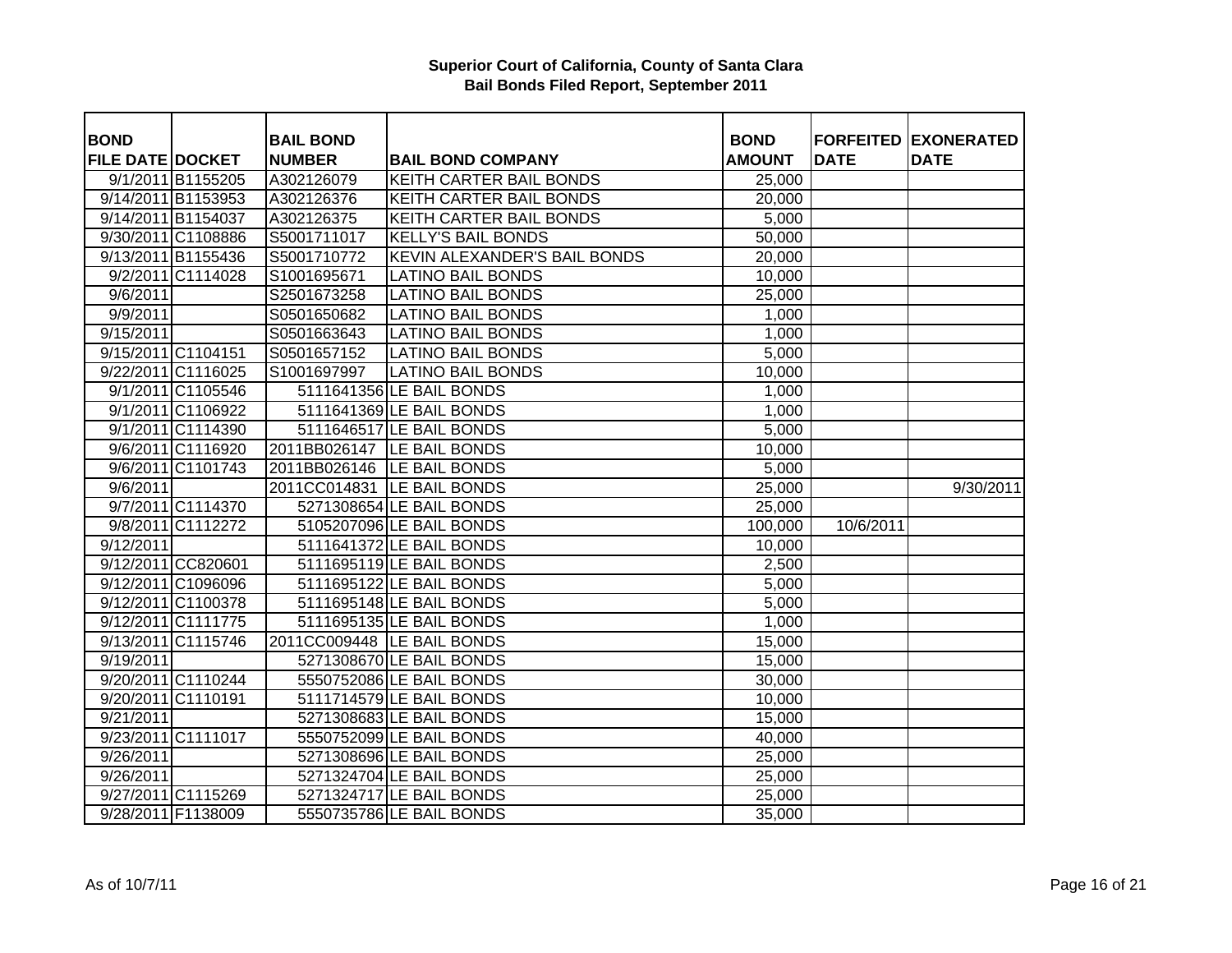| <b>BOND</b>             |                    | <b>BAIL BOND</b> |                             | <b>BOND</b>   |             | <b>FORFEITED EXONERATED</b> |
|-------------------------|--------------------|------------------|-----------------------------|---------------|-------------|-----------------------------|
| <b>FILE DATE DOCKET</b> |                    | <b>NUMBER</b>    | <b>BAIL BOND COMPANY</b>    | <b>AMOUNT</b> | <b>DATE</b> | <b>DATE</b>                 |
| 9/28/2011               |                    |                  | 5271324720 LE BAIL BONDS    | 25,000        |             |                             |
|                         | 9/30/2011 C1112165 |                  | 5105184782 LE BAIL BONDS    | 100,000       |             |                             |
|                         | 9/1/2011 C1114634  |                  | 5271308191 LUNA BAIL BONDS  | 10,000        |             |                             |
|                         | 9/2/2011 C1105345  |                  | 5271308274 LUNA BAIL BONDS  | 20,000        |             |                             |
|                         | 9/2/2011 C1115443  |                  | 5801080951 LUNA BAIL BONDS  | 3,000         |             |                             |
|                         | 9/2/2011 F1139156  |                  | 5801080849 LUNA BAIL BONDS  | 5,000         |             |                             |
|                         | 9/2/2011 C1115940  |                  | 5271316644 LUNA BAIL BONDS  | 10,000        |             |                             |
|                         | 9/6/2011 CC963568  |                  | 5550741756 LUNA BAIL BONDS  | 40,000        |             |                             |
|                         | 9/6/2011 C1116742  |                  | 5271308188 LUNA BAIL BONDS  | 12,000        |             |                             |
|                         | 9/6/2011 C1116356  |                  | 5550741798 LUNA BAIL BONDS  | 27,000        |             |                             |
|                         | 9/7/2011 B1156153  |                  | 5111528617 LUNA BAIL BONDS  | 10,250        |             |                             |
|                         | 9/7/2011 B1156230  |                  | 5271320087 LUNA BAIL BONDS  | 20,000        |             |                             |
|                         | 9/7/2011 F1139749  |                  | 5550741800 LUNA BAIL BONDS  | 35,000        |             |                             |
|                         | 9/7/2011 B1156251  |                  | 5550741826 LUNA BAIL BONDS  | 50,000        |             |                             |
|                         | 9/7/2011 F1139912  |                  | 5111694477 LUNA BAIL BONDS  | 10,000        |             |                             |
|                         | 9/7/2011 B1156231  |                  | 5111709113 LUNA BAIL BONDS  | 10,000        |             |                             |
| 9/8/2011                |                    |                  | 5111709027 LUNA BAIL BONDS  | 10,000        |             |                             |
|                         | 9/9/2011 C1109938  |                  | 5550741785 LUNA BAIL BONDS  | 50,000        |             |                             |
|                         | 9/9/2011 F1033639  |                  | 5111658787 LUNA BAIL BONDS  | 7,500         |             |                             |
|                         | 9/12/2011 C1111963 |                  | 58010695653 LUNA BAIL BONDS | 5,000         |             | 9/28/2011                   |
| 9/12/2011               |                    |                  | 5550741769 LUNA BAIL BONDS  | 20,000        |             |                             |
|                         | 9/13/2011 F1139617 |                  | 5550741772 LUNA BAIL BONDS  | 50,000        |             |                             |
|                         | 9/14/2011 F1139439 |                  | 5271320061 LUNA BAIL BONDS  | 20,000        |             |                             |
|                         | 9/14/2011 C1113461 |                  | 5271317232 LUNA BAIL BONDS  | 20,000        |             |                             |
| 9/16/2011               |                    |                  | 5271320131 LUNA BAIL BONDS  | 25,000        |             |                             |
| 9/16/2011               |                    |                  | 5550749918 LUNA BAIL BONDS  | 50,000        |             |                             |
| 9/19/2011               |                    |                  | 5271320160 LUNA BAIL BONDS  | 20,000        |             |                             |
|                         | 9/19/2011 C1115320 |                  | 5111709056 LUNA BAIL BONDS  | 10,000        |             |                             |
|                         | 9/19/2011 C1116690 |                  | 5271320115 LUNA BAIL BONDS  | 25,000        |             |                             |
|                         | 9/19/2011 F1138599 |                  | 5801089011 LUNA BAIL BONDS  | 5,000         |             |                             |
| 9/20/2011               |                    |                  | 5105211228 LUNA BAIL BONDS  | 75,000        |             |                             |
|                         | 9/20/2011 C1109590 |                  | 5105211215 LUNA BAIL BONDS  | 100,000       |             |                             |
|                         | 9/20/2011 B1156190 |                  | 5801089008 LUNA BAIL BONDS  | 5,000         |             |                             |
|                         | 9/22/2011 B1156170 |                  | 5271320058 LUNA BAIL BONDS  | 20,000        |             |                             |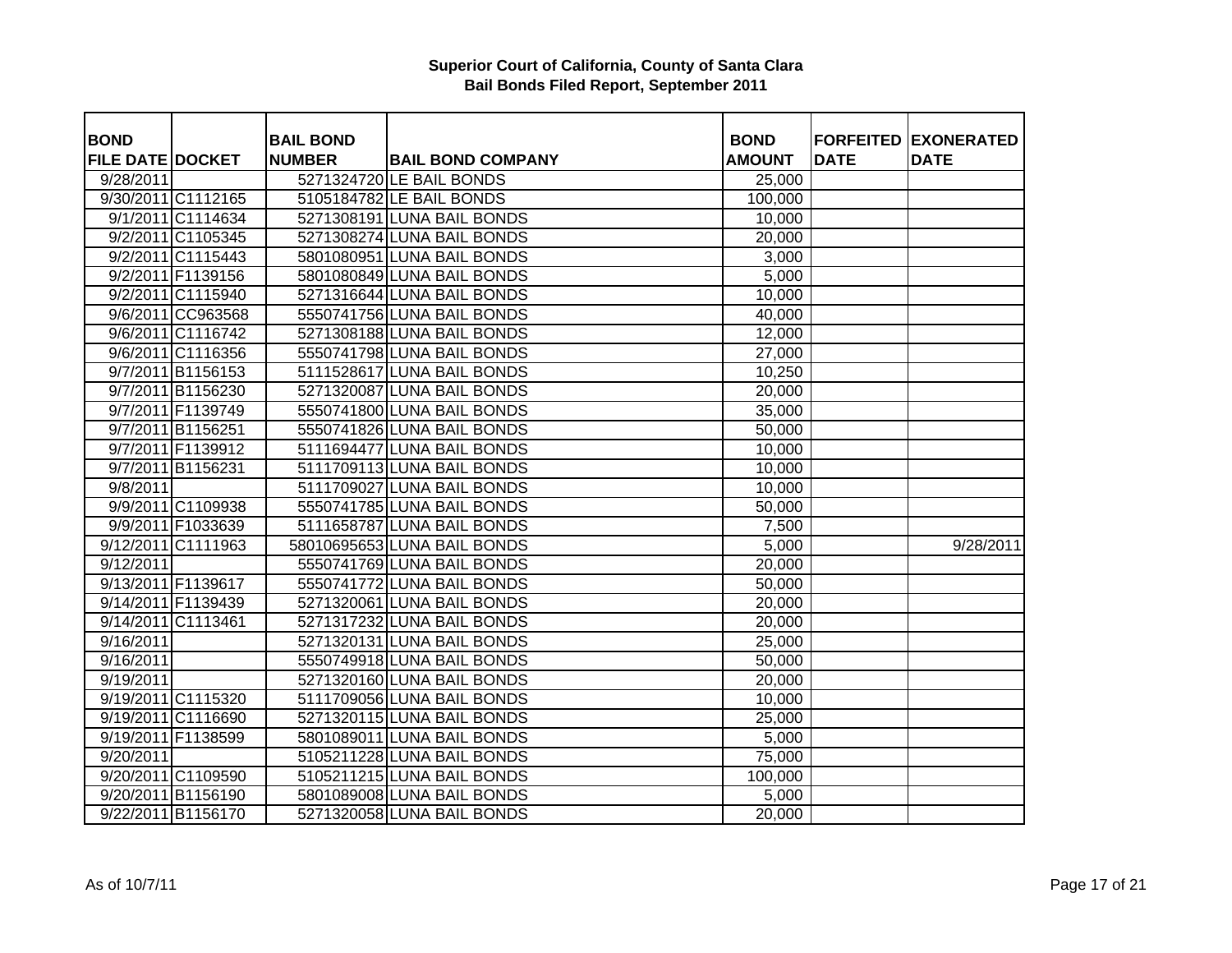| <b>BOND</b>             |                    | <b>BAIL BOND</b> |                                         | <b>BOND</b>   |             | <b>FORFEITED EXONERATED</b> |
|-------------------------|--------------------|------------------|-----------------------------------------|---------------|-------------|-----------------------------|
| <b>FILE DATE DOCKET</b> |                    | <b>NUMBER</b>    | <b>BAIL BOND COMPANY</b>                | <b>AMOUNT</b> | <b>DATE</b> | <b>DATE</b>                 |
|                         | 9/22/2011 C1116911 |                  | 5271320102 LUNA BAIL BONDS              | 25,000        |             |                             |
| 9/23/2011               |                    |                  | 5550749947 LUNA BAIL BONDS              | 50,000        |             |                             |
| 9/27/2011               |                    |                  | 5271320045 LUNA BAIL BONDS              | 25,000        |             |                             |
|                         | 9/28/2011 B1153499 |                  | 5801101779 LUNA BAIL BONDS              | 5,000         |             |                             |
|                         | 9/30/2011 CC959960 |                  | 5271320157 LUNA BAIL BONDS              | 15,000        |             |                             |
|                         | 9/30/2011 C1116790 |                  | 5550747732 LUNA BAIL BONDS              | 36,500        |             |                             |
|                         | 9/30/2011 C1112318 |                  | 5801061219 LUNA BAIL BONDS              | 5,000         |             |                             |
| 9/19/2011               |                    | AS15K114312      | MASSELI BAIL BONDS, INC.                | 10,000        |             |                             |
|                         | 9/15/2011 B1155706 | 2011BB009645     | MICHAEL COLE BAIL BONDS                 | 5,000         |             |                             |
| 9/6/2011                |                    | U2520352398      | <b>NOR CAL BAIL BONDS</b>               | 20,000        |             |                             |
|                         | 9/7/2011 F1139834  | U2520352396      | <b>NOR CAL BAIL BONDS</b>               | 25,000        |             |                             |
|                         | 9/21/2011 C1103982 | US20343841       | <b>NOR CAL BAIL BONDS</b>               | 3,000         |             |                             |
| 9/26/2011               |                    | U2520352403      | NOR CAL BAIL BONDS                      | 10,250        |             |                             |
|                         | 9/21/2011 CC761126 | S1001697053      | <b>OUT NOW BAIL BONDS</b>               | 10,000        |             |                             |
|                         | 9/29/2011 B1156106 | S0501768227      | <b>OUT NOW BAIL BONDS</b>               | 5,000         |             |                             |
|                         | 9/2/2011 C1112879  | 2011CC020389     | <b>PACIFIC COAST BAIL BONDS</b>         | 21,000        | 10/3/2011   |                             |
|                         | 9/2/2011 CC893608  |                  | 2011CC019015   PACIFIC COAST BAIL BONDS | 10,000        |             |                             |
|                         | 9/6/2011 C1116676  |                  | 2011CC021123 PACIFIC COAST BAIL BONDS   | 15,000        |             |                             |
|                         | 9/6/2011 C1115917  |                  | 2011CC020390 PACIFIC COAST BAIL BONDS   | 25,000        |             |                             |
|                         | 9/7/2011 B1156267  |                  | 2011BB031716   PACIFIC COAST BAIL BONDS | 10,000        |             |                             |
|                         | 9/7/2011 B1156265  | 2011BB031715     | <b>PACIFIC COAST BAIL BONDS</b>         | 10,000        |             |                             |
|                         | 9/7/2011 B1156265  |                  | 2011BB031714   PACIFIC COAST BAIL BONDS | 10,000        |             |                             |
| 9/12/2011               |                    |                  | 2011DD012169   PACIFIC COAST BAIL BONDS | 30,000        |             |                             |
|                         | 9/12/2011 C1116179 |                  | 2011DD012168 PACIFIC COAST BAIL BONDS   | 25,000        |             |                             |
|                         | 9/12/2011 C1198898 |                  | 2011DD012167   PACIFIC COAST BAIL BONDS | 25,000        |             |                             |
| 9/13/2011               |                    | 2011BB028215     | <b>PACIFIC COAST BAIL BONDS</b>         | 10,000        |             |                             |
|                         | 9/13/2011 B1051037 | 2011AA103958     | <b>PACIFIC COAST BAIL BONDS</b>         | 5,000         |             |                             |
|                         | 9/13/2011 F1139616 | 2011EE006405     | <b>PACIFIC COAST BAIL BONDS</b>         | 75,000        | 9/27/2011   |                             |
|                         | 9/15/2011 C1197049 | 2011AA087703     | <b>PACIFIC COAST BAIL BONDS</b>         | 5,000         |             |                             |
|                         | 9/15/2011 FF932360 | 2011AA103959     | <b>PACIFIC COAST BAIL BONDS</b>         | 5,000         |             |                             |
| 9/16/2011               |                    | 2011EE006404     | <b>PACIFIC COAST BAIL BONDS</b>         | 12,000        |             |                             |
| 9/19/2011               |                    | 2011BB032462     | <b>PACIFIC COAST BAIL BONDS</b>         | 10,000        |             |                             |
|                         | 9/19/2011 F1139301 | 2011AA087699     | <b>PACIFIC COAST BAIL BONDS</b>         | 5,000         |             |                             |
|                         | 9/20/2011 C1068344 |                  | 2011CC019019 PACIFIC COAST BAIL BONDS   | 15,000        |             |                             |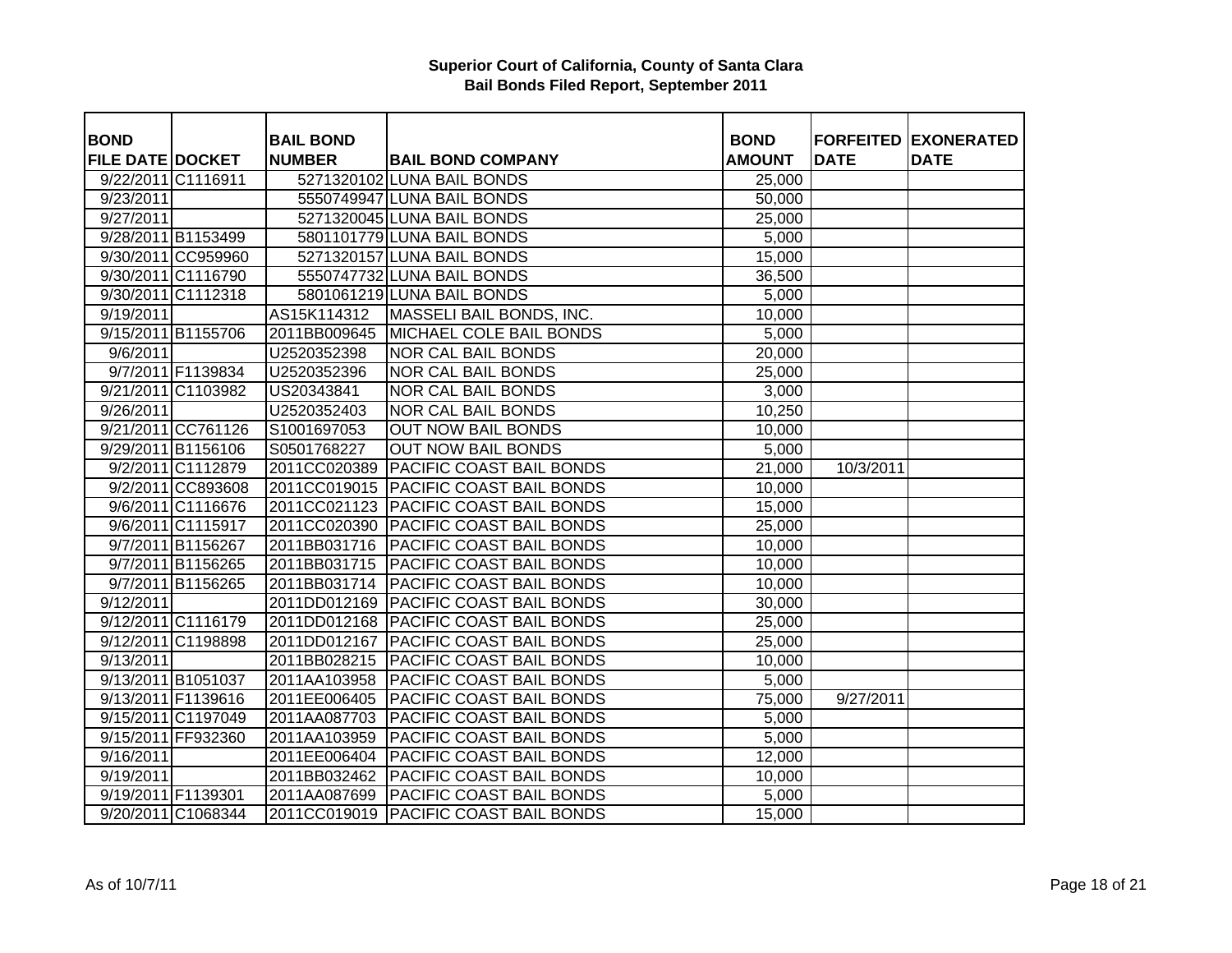| <b>BOND</b>             |                    | <b>BAIL BOND</b>     |                                         | <b>BOND</b>   |             | <b>FORFEITED EXONERATED</b> |
|-------------------------|--------------------|----------------------|-----------------------------------------|---------------|-------------|-----------------------------|
| <b>FILE DATE DOCKET</b> |                    | <b>NUMBER</b>        | <b>BAIL BOND COMPANY</b>                | <b>AMOUNT</b> | <b>DATE</b> | <b>DATE</b>                 |
|                         | 9/21/2011 C1199452 | 2011AA105844         | <b>PACIFIC COAST BAIL BONDS</b>         | 5,000         |             |                             |
| 9/21/2011               |                    | 2011BB032468         | <b>PACIFIC COAST BAIL BONDS</b>         | 5,000         |             |                             |
|                         | 9/22/2011 C1116064 |                      | 2011DD012360 PACIFIC COAST BAIL BONDS   | 15,000        |             |                             |
|                         | 9/26/2011 F1139995 | 2011DD012365         | <b>PACIFIC COAST BAIL BONDS</b>         | 40,000        |             |                             |
|                         | 9/26/2011 C1115123 |                      | 2011DD012466 PACIFIC COAST BAIL BONDS   | 35,000        |             |                             |
|                         | 9/26/2011 C1112475 | 2011BB032868         | <b>PACIFIC COAST BAIL BONDS</b>         | 6,000         |             |                             |
|                         | 9/26/2011 CC100954 | 2011BB032469         | <b>PACIFIC COAST BAIL BONDS</b>         | 10,000        |             |                             |
| 9/27/2011               |                    |                      | 2011CC019017   PACIFIC COAST BAIL BONDS | 25,000        |             |                             |
| 9/27/2011 B1156321      |                    |                      | 2011CC021786   PACIFIC COAST BAIL BONDS | 25,000        |             |                             |
|                         | 9/28/2011 CC327827 | 2011CC021581         | <b>PACIFIC COAST BAIL BONDS</b>         | 10,000        |             |                             |
|                         | 9/28/2011 C1117097 | 2011BB032870         | <b>PACIFIC COAST BAIL BONDS</b>         | 10,000        |             |                             |
|                         | 9/30/2011 C1113931 | 2011BB032869         | <b>PACIFIC COAST BAIL BONDS</b>         | 10,000        |             |                             |
|                         | 9/9/2011 C1110113  | S1001994771          | PEACOCK BAIL BONDS                      | 100,000       |             |                             |
|                         | 9/15/2011 CC772227 | AS30K51928           | RAUL CHAVEZ BAIL BONDS                  | 5,000         |             |                             |
|                         | 9/15/2011 BB945055 |                      | 5111699472 REASONABLE BAIL BONDS        | 10,000        |             |                             |
| 9/15/2011               |                    |                      | 55507443222 REASONABLE BAIL BONDS       | 50,000        |             |                             |
|                         | 9/16/2011 BB938485 |                      | 5801092077 REASONABLE BAIL BONDS        | 5,000         |             |                             |
|                         | 9/16/2011 B1046913 |                      | 5801092064 REASONABLE BAIL BONDS        | 5,000         |             |                             |
| 9/28/2011               |                    |                      | 5111720015 REASONABLE BAIL BONDS        | 6,000         |             |                             |
|                         | 9/2/2011 C1113015  | IS15K205824          | <b>REIDY BAIL BONDS</b>                 | 7,000         |             |                             |
| 9/1/2011                |                    | 211846 2011 EE005659 | <b>TAPOUT BAIL BONDS</b>                | 100,000       |             |                             |
|                         | 9/2/2011 F1137355  | 2011EE006058         | <b>TAPOUT BAIL BONDS</b>                | 100,000       |             |                             |
| 9/2/2011                |                    | 2011BB028185         | <b>TAPOUT BAIL BONDS</b>                | 10,000        |             |                             |
|                         | 9/2/2011 C1113879  | 2011BB030419         | <b>TAPOUT BAIL BONDS</b>                | 10,000        |             |                             |
|                         | 9/6/2011 C1115445  | 2011BB028212         | <b>TAPOUT BAIL BONDS</b>                | 10,000        |             |                             |
|                         | 9/7/2011 C1115586  | 2011BB028213         | <b>TAPOUT BAIL BONDS</b>                | 10,000        |             |                             |
| 9/13/2011               |                    | 2011BB028214         | <b>TAPOUT BAIL BONDS</b>                | 10,000        |             |                             |
|                         | 9/13/2011 B1154640 |                      | 2011CC020356 TAPOUT BAIL BONDS          | 25,000        |             |                             |
| 9/21/2011               |                    | 2011BB028217         | <b>TAPOUT BAIL BONDS</b>                | 10,000        |             |                             |
| 9/27/2011               |                    | 2011BB028216         | <b>TAPOUT BAIL BONDS</b>                | 10,000        |             |                             |
|                         | 9/30/2011 C1114325 | 2011CC019011         | <b>TAPOUT BAIL BONDS</b>                | 15,000        |             |                             |
|                         | 9/6/2011 C1093190  | IS50K65578           | TEDD WALLACE BAIL BONDS                 | 40,000        |             |                             |
|                         | 9/6/2011 C1112093  | <b>IS1M1936</b>      | TEDD WALLACE BAIL BONDS                 | 70,000        |             |                             |
|                         | 9/8/2011 B1049307  | IS30K109377          | TEDD WALLACE BAIL BONDS                 | 1,000         |             |                             |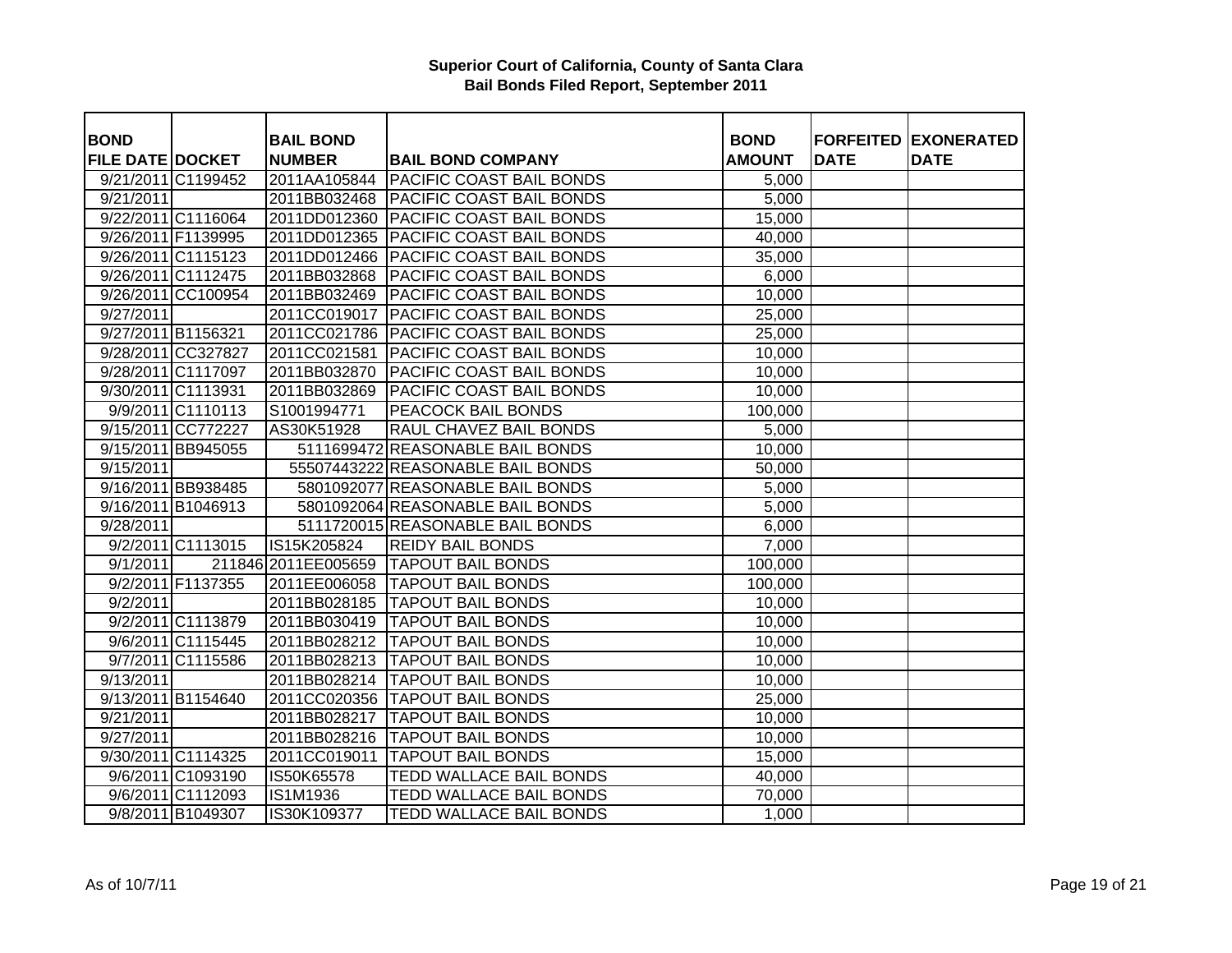| <b>BOND</b>             |                    | <b>BAIL BOND</b> |                                | <b>BOND</b>   |             | <b>FORFEITED EXONERATED</b> |
|-------------------------|--------------------|------------------|--------------------------------|---------------|-------------|-----------------------------|
| <b>FILE DATE DOCKET</b> |                    | <b>NUMBER</b>    | <b>BAIL BOND COMPANY</b>       | <b>AMOUNT</b> | <b>DATE</b> | <b>DATE</b>                 |
|                         | 9/20/2011 B1048939 | IS30K109378      | <b>TEDD WALLACE BAIL BONDS</b> | 10,000        |             |                             |
|                         | 9/28/2011 C1116316 | IS250K8648       | <b>TEDD WALLACE BAIL BONDS</b> | 60,000        |             |                             |
|                         | 9/30/2011 B1156236 | IS50K65576       | <b>TEDD WALLACE BAIL BONDS</b> | 10,000        |             |                             |
|                         | 9/2/2011 BB836801  | AS50K33028       | <b>THANG VO BAIL BONDS</b>     | 50,000        |             |                             |
|                         | 9/7/2011 B1156266  | AS15K119115      | <b>THANG VO BAIL BONDS</b>     | 10,000        |             |                             |
|                         | 9/23/2011 C1117026 | AS15K118004      | <b>THANG VO BAIL BONDS</b>     | 10,000        |             |                             |
|                         | 9/23/2011 C1117026 | AS15K118003      | THANG VO BAIL BONDS            | 10,000        |             |                             |
|                         | 9/23/2011 B1156208 | AS100K14201      | THANG VO BAIL BONDS            | 10,000        |             |                             |
| 9/12/2011               |                    | S2501705205      | THELMA GUERRA BAIL BONDS       | 20,000        |             |                             |
|                         | 9/1/2011 B1155851  | A302126310       | VU BAIL BONDS                  | 25,000        |             |                             |
|                         | 9/1/2011 C1115466  | A302126311       | <b>VU BAIL BONDS</b>           | 15,500        |             |                             |
| 9/1/2011                |                    | A152178894       | <b>VU BAIL BONDS</b>           | 10,500        |             |                             |
|                         | 9/1/2011 C1116167  | A152178896       | <b>VU BAIL BONDS</b>           | 10,000        |             |                             |
| 9/1/2011                |                    | A152178895       | VU BAIL BONDS                  | 10,000        |             |                             |
| 9/6/2011                |                    | A302126314       | <b>VU BAIL BONDS</b>           | 16,000        |             |                             |
| 9/6/2011                |                    | A302126312       | <b>VU BAIL BONDS</b>           | 25,000        |             | 9/29/2011                   |
|                         | 9/6/2011 C1116903  | A152178879       | <b>VU BAIL BONDS</b>           | 10,000        |             |                             |
|                         | 9/6/2011 C1115444  | A152178888       | <b>VU BAIL BONDS</b>           | 10,000        |             |                             |
| 9/6/2011                |                    | A302126316       | <b>VU BAIL BONDS</b>           | 25,000        |             |                             |
|                         | 9/6/2011 C1115850  | A302126313       | <b>VU BAIL BONDS</b>           | 25,000        |             |                             |
|                         | 9/7/2011 F1139234  | A152178889       | <b>VU BAIL BONDS</b>           | 10,000        |             |                             |
| 9/8/2011                |                    | A302126317       | <b>VU BAIL BONDS</b>           | 25,000        |             |                             |
| 9/12/2011               |                    | A152178883       | <b>VU BAIL BONDS</b>           | 10,000        |             |                             |
|                         | 9/12/2011 C1116946 | A152178882       | <b>VU BAIL BONDS</b>           | 10,000        |             |                             |
|                         | 9/13/2011 B1156163 | A72251553        | <b>VU BAIL BONDS</b>           | 5,000         |             |                             |
| 9/13/2011               |                    | A152178884       | <b>VU BAIL BONDS</b>           | 10,000        |             |                             |
|                         | 9/14/2011 C1114326 | A152178885       | <b>VU BAIL BONDS</b>           | 10,000        |             |                             |
|                         | 9/14/2011 C1112980 | A72251552        | <b>VU BAIL BONDS</b>           | 5,000         |             |                             |
| 9/16/2011               |                    | A152178886       | <b>VU BAIL BONDS</b>           | 10,000        |             |                             |
|                         | 9/16/2011 B1156174 | A302126320       | <b>VU BAIL BONDS</b>           | 25,000        |             | 9/28/2011                   |
|                         | 9/19/2011 C1116688 | A302126325       | <b>VU BAIL BONDS</b>           | 25,000        |             |                             |
|                         | 9/20/2011 B1154801 | A152178887       | <b>VU BAIL BONDS</b>           | 10,000        |             |                             |
| 9/20/2011               |                    | 2011BB030532     | <b>VU BAIL BONDS</b>           | 10,000        |             |                             |
| 9/21/2011               |                    | A302126329       | <b>VU BAIL BONDS</b>           | 10,000        |             |                             |